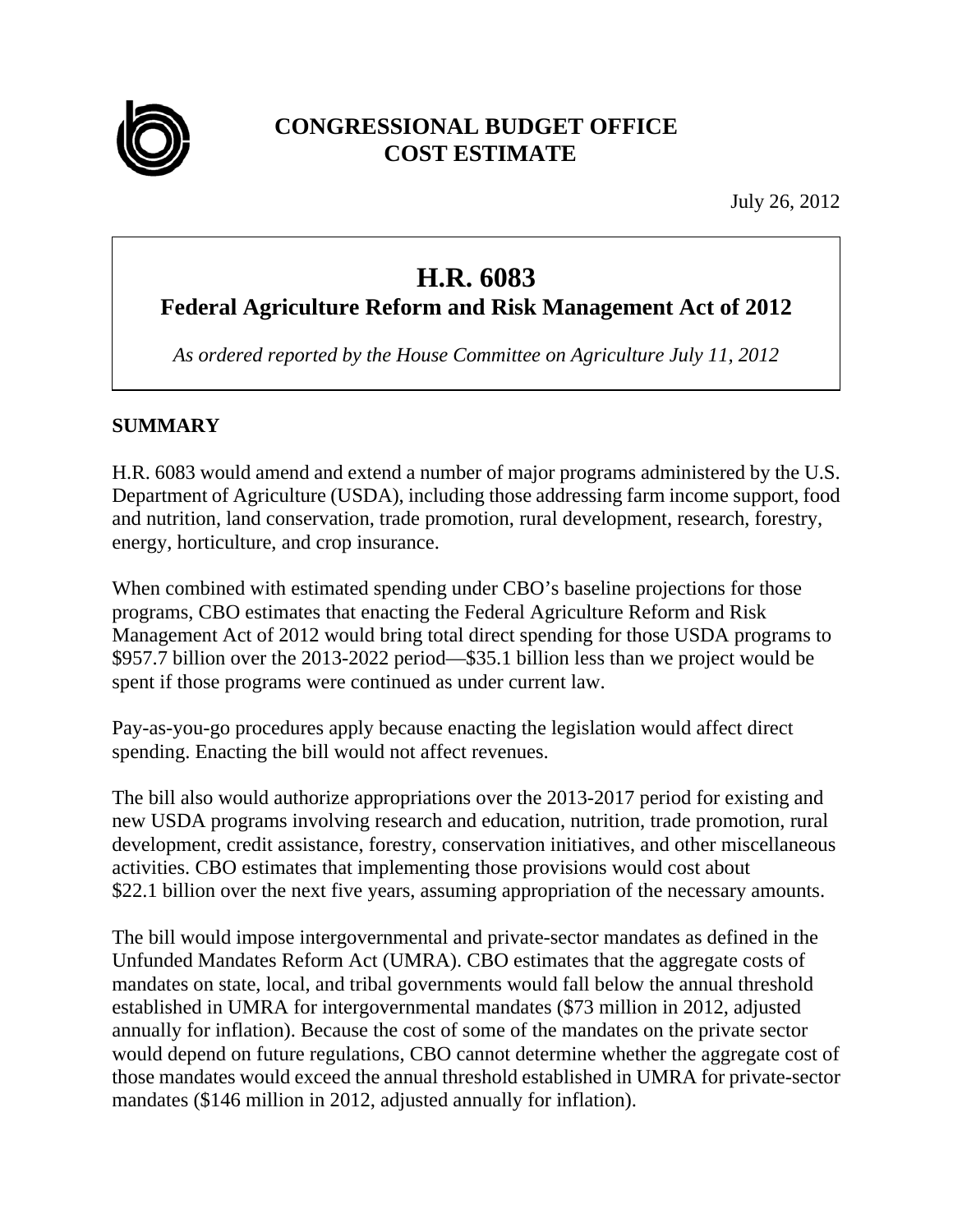# **ESTIMATED COST TO THE FEDERAL GOVERNMENT**

The estimated budgetary impact of H.R. 6083 is shown in Table 1. The costs of this legislation fall within budget functions 150 (international affairs), 270 (energy), 300 (natural resources and environment), 350 (agriculture), 450 (community and regional development), and 600 (income security).

#### **TABLE 1. SUMMARY OF ESTIMATED BUDGETARY EFFECTS OF H.R. 6083, THE FEDERAL AGRICULTURE REFORM AND RISK MANAGEMENT ACT OF 2012**

|                                                                  |                | By Fiscal Year, in Millions of Dollars                                                                                                                                                                        |                |                |                |                                   |              |           |           |      |                                      |                 |
|------------------------------------------------------------------|----------------|---------------------------------------------------------------------------------------------------------------------------------------------------------------------------------------------------------------|----------------|----------------|----------------|-----------------------------------|--------------|-----------|-----------|------|--------------------------------------|-----------------|
|                                                                  | 2013           | 2014                                                                                                                                                                                                          | 2015           | 2016           | 2017           | 2018                              | 2019         | 2020      | 2021      | 2022 | $2013-$<br>2017                      | $2013-$<br>2022 |
|                                                                  |                |                                                                                                                                                                                                               |                |                |                | <b>CHANGES IN DIRECT SPENDING</b> |              |           |           |      |                                      |                 |
| <b>Estimated Budget Authority</b><br><b>Estimated Outlays</b>    |                | $31 - 5,023 - 3,410 - 3,592 - 3,320 - 3,428 - 3,694 - 3,689 - 3,846 - 3,780 - 15,315 - 33,751$<br>$-306$ $-5.968$ $-3.612$ $-3.491$ $-3.327$ $-3.387$ $-3.709$ $-3.698$ $-3.834$ $-3.810$ $-16.705$ $-35.143$ |                |                |                |                                   |              |           |           |      |                                      |                 |
|                                                                  |                | <b>CHANGES IN SPENDING SUBJECT TO APPROPRIATION</b>                                                                                                                                                           |                |                |                |                                   |              |           |           |      |                                      |                 |
| <b>Estimated Authorization Level</b><br><b>Estimated Outlays</b> | 4.911<br>2.203 | 5,434<br>4.011                                                                                                                                                                                                | 5,464<br>5.042 | 5,505<br>5,339 | 5,537<br>5,476 | 511<br>3.244                      | -11<br>1.430 | 11<br>404 | 11<br>146 |      | 11 26,852 27,407<br>45 22,070 27,339 |                 |

Note: Components may not sum to totals because of rounding.

### **BASIS OF ESTIMATE**

For this estimate, CBO assumes that H.R. 6083 will be enacted around the end of fiscal year 2012. The legislation would provide direct spending authority for most of the USDA programs authorized, amended, or created by the legislation through the 2013-2017 period. Following the baseline projection rules of section 257 of the Balanced Budget and Emergency Deficit Control Act, CBO estimates the 10-year costs of the bill by assuming that most of those programs continue to operate beyond that five-year authorization period.

The following sections describe the major budgetary effects of each title of the bill, including changes in direct spending for mandatory programs and changes in spending that are subject to future appropriation for discretionary programs.

### **Direct Spending**

CBO's estimates of the changes in direct spending that would result from enacting the legislation are presented in Table 2. All estimates are relative to CBO's March 2012 baseline projections for spending by mandatory agriculture programs. That baseline assumes that the agriculture programs authorized by the most recent farm bill (Public Law 110-246) continue to operate beyond their statutory expiration dates through 2022. (The 2008 farm bill established authorizations through 2012 for most such programs.)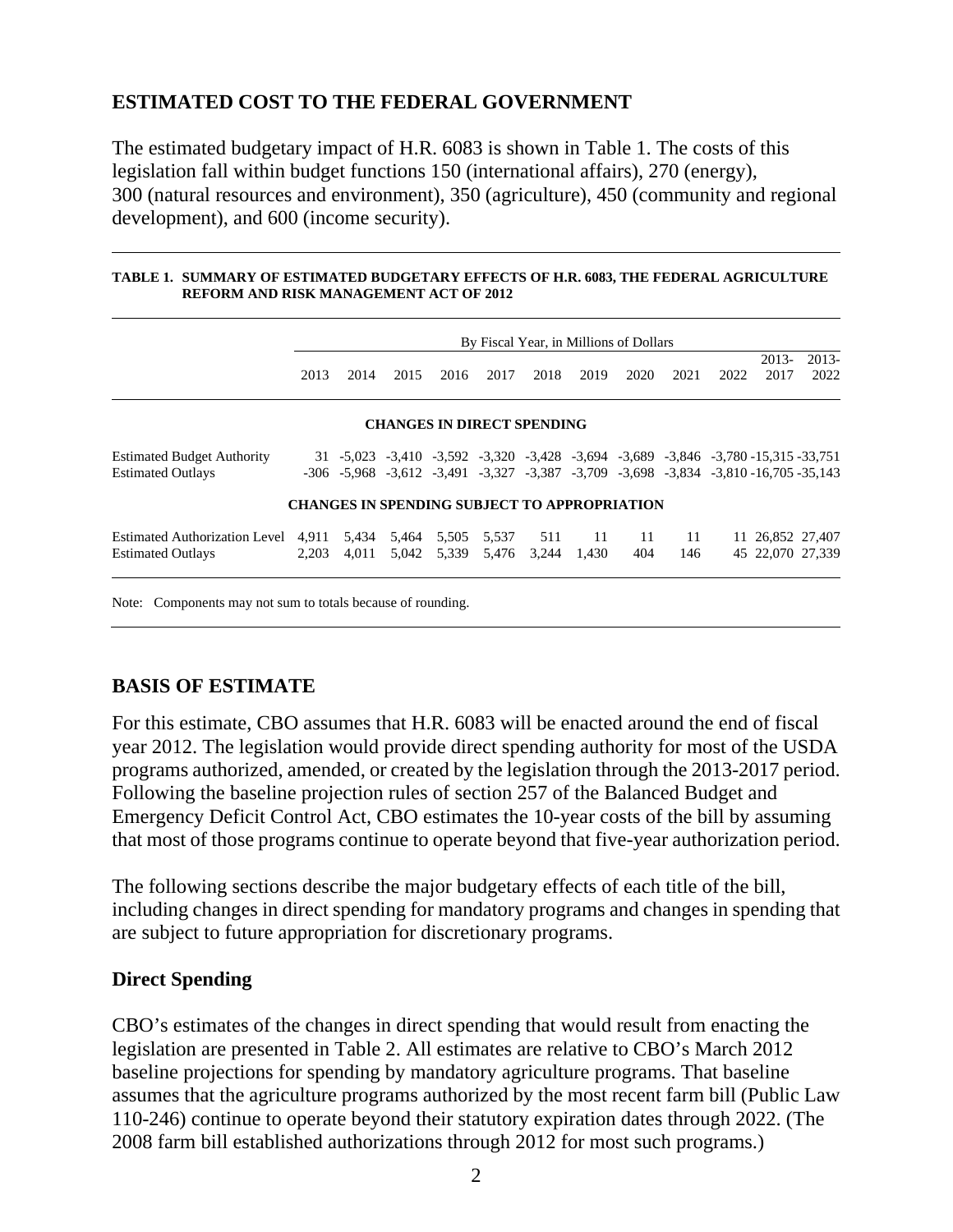|                                  | By Fiscal Year, in Millions of Dollars |                  |                           |                            |                                                                                                                                                           |                  |                            |                  |                            |              |                   |               |
|----------------------------------|----------------------------------------|------------------|---------------------------|----------------------------|-----------------------------------------------------------------------------------------------------------------------------------------------------------|------------------|----------------------------|------------------|----------------------------|--------------|-------------------|---------------|
|                                  | 2013                                   | 2014             | 2015                      | 2016                       | 2017                                                                                                                                                      | 2018             | 2019                       | 2020             | 2021                       | 2022         | $2013-$<br>2017   | 2013-<br>2022 |
|                                  |                                        |                  |                           |                            | <b>CHANGES IN OUTLAYS FROM DIRECT SPENDING</b>                                                                                                            |                  |                            |                  |                            |              |                   |               |
| Title I – Commodity              |                                        |                  |                           |                            |                                                                                                                                                           |                  |                            |                  |                            |              |                   |               |
| Programs                         |                                        |                  |                           |                            |                                                                                                                                                           |                  |                            |                  |                            |              |                   |               |
| <b>Repeal Direct Payments</b>    | 0                                      | -4,958           | $-4,958$                  |                            | $-4,958$ $-4,958$ $-4,958$                                                                                                                                |                  |                            |                  | $-4,958$ $-4,958$ $-4,958$ |              | $-4,958 - 19,832$ | $-44,622$     |
| Repeal Countercyclical           |                                        |                  |                           |                            |                                                                                                                                                           |                  |                            |                  |                            |              |                   |               |
| Payments<br>Repeal Average Crop  | $\boldsymbol{0}$                       | $\boldsymbol{0}$ | $-101$                    | $-127$                     | $-121$                                                                                                                                                    | $-123$           | $-130$                     | $-137$           | $-134$                     | -135         | $-349$            | $-1,008$      |
| <b>Revenue Elections</b>         |                                        |                  |                           |                            |                                                                                                                                                           |                  |                            |                  |                            |              |                   |               |
| Payments                         | $\boldsymbol{0}$                       | $\boldsymbol{0}$ | $-863$                    | $-637$                     | $-470$                                                                                                                                                    | $-479$           | $-452$                     | $-547$           | $-632$                     | $-533$       | $-1,970$          | $-4,615$      |
| Farm Risk Management             |                                        |                  |                           |                            |                                                                                                                                                           |                  |                            |                  |                            |              |                   |               |
| Election                         | $\boldsymbol{0}$                       | $\boldsymbol{0}$ | 3,253                     | 3,086                      | 3,217                                                                                                                                                     | 3,180            | 2,893                      | 2,998            | 2,949                      | 2,968        | 9,556             | 24,544        |
| Dairy Program                    | $-60$                                  | $-56$            | $-46$                     | $-29$                      | 3                                                                                                                                                         | 28               | 7                          | 32               | 61                         | 22           | $-188$            | $-38$         |
| Supplemental Agriculture         |                                        |                  |                           |                            |                                                                                                                                                           |                  |                            |                  |                            |              |                   |               |
| Disaster Assistance              | 226                                    | 211              | 192                       | 192                        | 199                                                                                                                                                       | 197              | 196                        | 198              | 203                        | 208          | 1,020             | 2,022         |
| Other Commodity                  |                                        |                  |                           |                            |                                                                                                                                                           |                  |                            |                  |                            |              |                   |               |
| Provisions                       | <u>_65</u>                             | <u>38</u>        | $\overline{\phantom{0}3}$ |                            | $\frac{3}{2,470}$ $\frac{2}{-2,128}$ $\frac{2}{-2,153}$ $\frac{5}{-2,439}$ $\frac{5}{-2,409}$ $\frac{4}{-2,507}$ $\frac{4}{-2,424}$ $\frac{111}{-11,651}$ |                  |                            |                  |                            |              |                   | 131           |
| Subtotal, Title I                | 231                                    |                  | $-4,765$ $-2,520$         |                            |                                                                                                                                                           |                  |                            |                  |                            |              |                   | $-23,584$     |
| Title II - Conservation          |                                        |                  |                           |                            |                                                                                                                                                           |                  |                            |                  |                            |              |                   |               |
| <b>Conservation Reserve</b>      |                                        |                  |                           |                            |                                                                                                                                                           |                  |                            |                  |                            |              |                   |               |
| Program                          | $\boldsymbol{0}$                       | 41               | $-399$                    | $-532$                     | $-479$                                                                                                                                                    | $-476$           | $-446$                     | $-438$           | $-427$                     | -424         | $-1,369$          | $-3,580$      |
| <b>Conservation Security</b>     |                                        |                  |                           |                            |                                                                                                                                                           |                  |                            |                  |                            |              |                   |               |
| Program                          | $-10$                                  | $-77$            | $-145$                    | $-202$                     | $-269$                                                                                                                                                    | $-345$           | $-411$                     | $-479$           | $-545$                     | $-612$       | $-703$            | $-3,095$      |
| <b>Agricultural Conservation</b> |                                        |                  |                           |                            |                                                                                                                                                           |                  |                            |                  |                            |              |                   |               |
| Easement                         | $-146$                                 | $-60$            | 173                       | 283                        | 216                                                                                                                                                       | 123              | 86                         | 72               | 63                         | 70           | 466               | 880           |
| Regional Conservation            |                                        |                  |                           |                            |                                                                                                                                                           |                  |                            |                  |                            |              |                   |               |
| Partnership                      | $-3$                                   | $-7$             | $-8$                      | $-8$                       | $-10$                                                                                                                                                     | -10              | $-10$                      | -10              | $-10$                      | -10          | -36               | -86           |
| <b>Other Conservation</b>        | 131                                    | 90               | 51                        | 39                         | 15                                                                                                                                                        | 9                | 10                         | 10               | 10                         | 10           | 326               | 375           |
| Repeal of Wildlife               |                                        |                  |                           |                            |                                                                                                                                                           |                  |                            |                  |                            |              |                   |               |
| <b>Habitat Incentives</b>        | $-18$<br>$-46$                         | $-37$<br>$-50$   | <u>-47</u><br>$-375$      | <u>-57</u><br>$-477$       | $-66$<br>$-593$                                                                                                                                           | $-76$<br>$-775$  | $-85$                      | $-85$<br>$-930$  | $-85$                      | $-85$        | $-225$            | $-641$        |
| Subtotal, Title II               |                                        |                  |                           |                            |                                                                                                                                                           |                  | $-856$                     |                  | $-994$                     | $-1,051$     | $-1,541$          | $-6,148$      |
| Title IV - Nutrition             |                                        |                  |                           |                            |                                                                                                                                                           |                  |                            |                  |                            |              |                   |               |
| <b>Updating Program</b>          |                                        |                  |                           |                            |                                                                                                                                                           |                  |                            |                  |                            |              |                   |               |
| Eligibility                      |                                        | $-615 -1,240$    | $-1,255$                  | $-1,255$                   | $-1,235$                                                                                                                                                  | $-1,210$         | $-1,195$                   | $-1,180$         | $-1,170$                   |              | $-1,155$ $-5,600$ | $-11,510$     |
| <b>Utility Allowances</b>        | $\boldsymbol{0}$                       | $-130$           | $-530$                    | $-540$                     | $-540$                                                                                                                                                    | $-540$           | $-550$                     | $-550$           | $-550$                     |              | $-560 - 1,740$    | $-4,490$      |
| <b>Interaction Effects</b>       | $\boldsymbol{0}$                       | 2                | 10                        | 10                         | 10                                                                                                                                                        | 10               | 10                         | 10               | 10                         | 10           | 32                | 82            |
| Changes to Grants                | -37                                    | $-37$            | $-28$                     | $-28$                      | $-30$                                                                                                                                                     | $-36$            | $-38$                      | $-38$            | $-38$                      | $-38$        | $-160$            | $-348$        |
| Retailer Equipment               | -7                                     | -8               | $-8$                      | $-8$                       | $\text{-}8$                                                                                                                                               | $-8$             | $-8$                       | $-8$             | -8                         | $-8$         | $-39$             | $-79$         |
| <b>Expiring Provisions</b>       | 25                                     | 25               | 26                        | 26                         | 27                                                                                                                                                        | 27               | 28                         | 28               | 29                         | 29           | 129               | 270           |
| Subtotal, Title IV               | -634                                   | $-1,388$         |                           | $-1,785$ $-1,795$ $-1,776$ |                                                                                                                                                           |                  | $-1,757$ $-1,753$ $-1,738$ |                  | $-1,727$                   | $-1,722$     | $-7,378$          | $-16,075$     |
| Title VI - Rural Development     |                                        |                  |                           |                            |                                                                                                                                                           |                  |                            |                  |                            |              |                   |               |
| Value-Added Marketing            |                                        |                  |                           |                            |                                                                                                                                                           |                  |                            |                  |                            |              |                   |               |
| Grants                           | $\boldsymbol{0}$                       | 18               | 15                        | 15                         | $\overline{c}$                                                                                                                                            | $\boldsymbol{0}$ | $\boldsymbol{0}$           | $\boldsymbol{0}$ | $\mathbf{0}$               | $\mathbf{0}$ | 50                | 50            |
| Rural Economic                   |                                        |                  |                           |                            |                                                                                                                                                           |                  |                            |                  |                            |              |                   |               |
| Development Loans                |                                        |                  |                           |                            |                                                                                                                                                           |                  |                            |                  |                            |              |                   |               |
| and Grants                       | $\frac{0}{0}$                          | $\perp$          |                           |                            |                                                                                                                                                           |                  |                            |                  |                            |              | $\underline{20}$  | <u>_55</u>    |
| Subtotal, Title VI               |                                        | $\overline{19}$  | $\frac{5}{20}$            | $\frac{7}{22}$             | $\frac{7}{9}$                                                                                                                                             | $rac{7}{7}$      | $rac{7}{7}$                | $rac{7}{7}$      | $rac{7}{7}$                | $rac{7}{7}$  | $\overline{70}$   | 105           |
|                                  |                                        |                  |                           |                            |                                                                                                                                                           |                  |                            |                  |                            |              |                   |               |
|                                  |                                        |                  |                           |                            |                                                                                                                                                           |                  |                            |                  |                            |              |                   | (Continued)   |

#### **TABLE 2. ESTIMATED EFFECTS ON DIRECT SPENDING FOR H.R. 6083, THE FEDERAL AGRICULTURE REFORM AND RISK MANAGEMENT ACT OF 2012**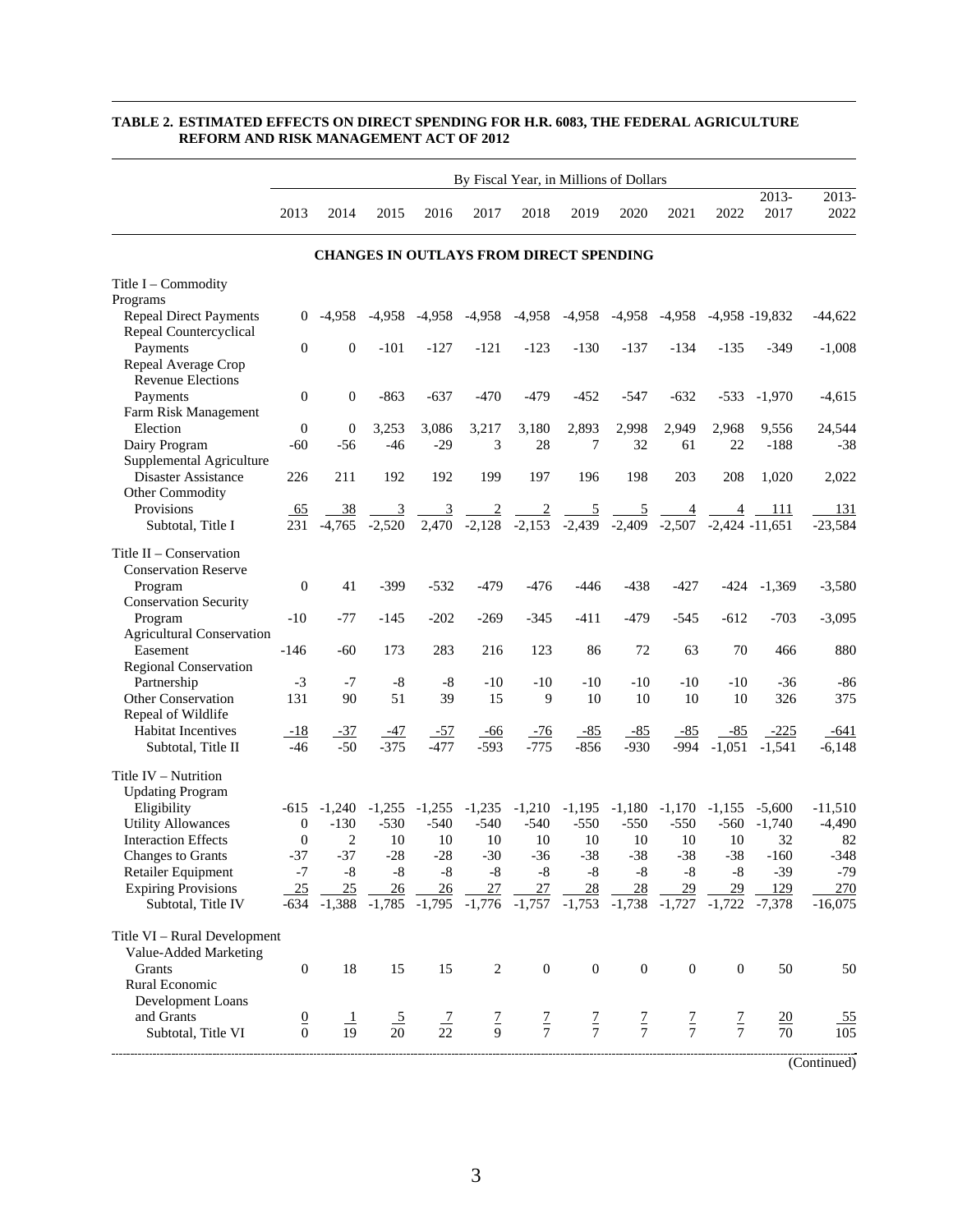|                                                                                | By Fiscal Year, in Millions of Dollars |                          |                                  |                       |                  |                  |                                   |                        |                      |                        |                |                         |
|--------------------------------------------------------------------------------|----------------------------------------|--------------------------|----------------------------------|-----------------------|------------------|------------------|-----------------------------------|------------------------|----------------------|------------------------|----------------|-------------------------|
|                                                                                | 2013                                   | 2014                     | 2015                             | 2016                  | 2017             | 2018             | 2019                              | 2020                   | 2021                 | 2022                   | 2013-<br>2017  | 2013-<br>2022           |
| Title VII – Research, Extension,<br>and Related Matters<br>Organic Agriculture |                                        |                          |                                  |                       |                  |                  |                                   |                        |                      |                        |                |                         |
| Research and<br>Extension                                                      | 8                                      | 13                       | 16                               | 16                    | 16               | 8                | 3                                 | $\boldsymbol{0}$       | $\boldsymbol{0}$     | $\theta$               | 69             | 80                      |
| Specialty Crop<br>Research                                                     | 13                                     | 23                       | 29                               | 48                    | 50               | 53               | 50                                | 50                     | 50                   | 50                     | 163            | 416                     |
| Beginning Farmer and<br>Rancher Development<br>Subtotal, Title VII             | $\frac{3}{23}$                         | $\overline{5}$<br>40     | $\frac{8}{5}$<br>$\overline{53}$ | 10<br>74              | 10<br>76         | 8<br>68          | $\overline{5}$<br>$\overline{58}$ | $\perp$<br>52          | $\overline{0}$<br>50 | $\overline{0}$<br>50   | 36<br>267      | $\underline{50}$<br>546 |
| Title VIII - Forestry                                                          | $\boldsymbol{0}$                       | 1                        | $\mathbf{1}$                     | $\mathbf{1}$          | $\mathbf{1}$     | $\overline{0}$   | $\mathbf{0}$                      | $\overline{0}$         | $\mathbf{0}$         | $\mathbf{0}$           | $\overline{4}$ | 4                       |
| Title $IX - Energy$                                                            | $-5$                                   | $-5$                     | 8                                | $\overline{2}$        | $\overline{0}$   | $\mathbf{0}$     | $\overline{0}$                    | $\mathbf{0}$           | $\overline{0}$       | $\mathbf{0}$           | $\overline{0}$ | $\boldsymbol{0}$        |
| Title $X -$ Horticulture<br>Farmers Market and<br><b>Local Food Promotion</b>  | 20                                     | 20                       | 20                               | 20                    | 20               | $\boldsymbol{0}$ | $\boldsymbol{0}$                  | $\boldsymbol{0}$       | $\boldsymbol{0}$     | $\mathbf{0}$           | 100            | 100                     |
| Organic Agriculture and<br><b>Technology Upgrade</b>                           | 3                                      | 4                        | $\mathbf{1}$                     | $\mathbf{1}$          | $\mathbf{1}$     | $\boldsymbol{0}$ | $\boldsymbol{0}$                  | $\boldsymbol{0}$       | $\boldsymbol{0}$     | $\boldsymbol{0}$       | 10             | 10                      |
| <b>Specialty Crop Block</b><br>Grants                                          | 8                                      | 14                       | 15                               | 15                    | 15               | 15               | 15                                | 15                     | 15                   | 15                     | 67             | 142                     |
| Plant, Pest, and Disease<br>Management<br>Subtotal, Title X                    | $\frac{5}{36}$                         | 13<br>51                 | 16<br>$\overline{52}$            | 17<br>$\overline{53}$ | $\frac{22}{58}$  | $\frac{22}{37}$  | $rac{22}{37}$                     | $\frac{22}{37}$        | $\frac{22}{37}$      | $\frac{22}{37}$        | 73<br>250      | <u> 181</u><br>435      |
| Title XI - Crop Insurance<br>Supplemental Coverage<br>Option                   | $\overline{0}$                         | 42                       | 405                              | 465                   | 461              | 514              | 512                               | 524                    | 543                  | 531                    | 1,373          | 3,998                   |
| Reducing Premiums for<br><b>CAT</b>                                            | $\boldsymbol{0}$                       | $-5$                     | $-45$                            | $-53$                 | $-54$            | $-54$            | $-55$                             | $-56$                  | $-57$                | $-58$                  | $-157$         | $-437$                  |
| <b>Enterprise Units</b><br>for Irrigated and                                   |                                        |                          |                                  |                       |                  |                  |                                   |                        |                      |                        |                |                         |
| Nonirrigated Crops<br>Adjustment in APH Yields                                 | 0<br>$\overline{0}$                    | 5<br>12                  | 50<br>116                        | 59<br>136             | 60<br>138        | 62<br>140        | 65<br>143                         | 67<br>146              | 68<br>147            | 70<br>149              | 174<br>402     | 506<br>1,127            |
| Crop Production on<br>Native Sod                                               | $\mathbf{0}$                           | $\overline{0}$           | $-4$                             | $-8$                  | -11              | $-15$            | $-16$                             | -16                    | -16                  | $-16$                  | $-23$          | $-102$                  |
| <b>Beginning Farmer</b><br>Provisions<br><b>Stacked Income</b>                 | $\boldsymbol{0}$                       | $\sqrt{2}$               | 16                               | 20                    | 21               | 25               | $27\,$                            | $27\,$                 | 27                   | 28                     | 59             | 192                     |
| Protection for Cotton<br>Peanut Revenue Crop                                   | $\boldsymbol{0}$                       | $\boldsymbol{0}$         | 314                              | 400                   | 380              | 492              | 540                               | 577                    | 574                  | 574                    | 1,094          | 3,851                   |
| Insurance<br>Participation Effects of                                          | $\boldsymbol{0}$                       | 3                        | 26                               | 30                    | 30               | $30\,$           | 30                                | 30                     | 30                   | 30                     | 89             | 239                     |
| <b>Commodity Programs</b><br>Equitable Relief for<br>Specialty Crop            | $\boldsymbol{0}$                       | $-7$                     | $-65$                            | $-77$                 | $-87$            | $-90$            | $-75$                             | $-79$                  | $-80$                | $-79$                  | $-236$         | $-639$                  |
| Producers<br>Coverage Level by                                                 | 82                                     | 41                       | 41                               | 41                    | $\boldsymbol{0}$ | $\boldsymbol{0}$ | $\boldsymbol{0}$                  | $\boldsymbol{0}$       | $\boldsymbol{0}$     | $\boldsymbol{0}$       | 205            | 205                     |
| Practice<br>Implementation                                                     | $\boldsymbol{0}$<br>$\overline{c}$     | $\overline{c}$<br>$21\,$ | 17<br>16                         | 20<br>15              | 20<br>15         | 21<br>14         | $21\,$<br>$\overline{c}$          | 21<br>$\boldsymbol{0}$ | 22<br>$\mathbf{0}$   | 22<br>$\boldsymbol{0}$ | 59<br>69       | 166<br>85               |

**Continued**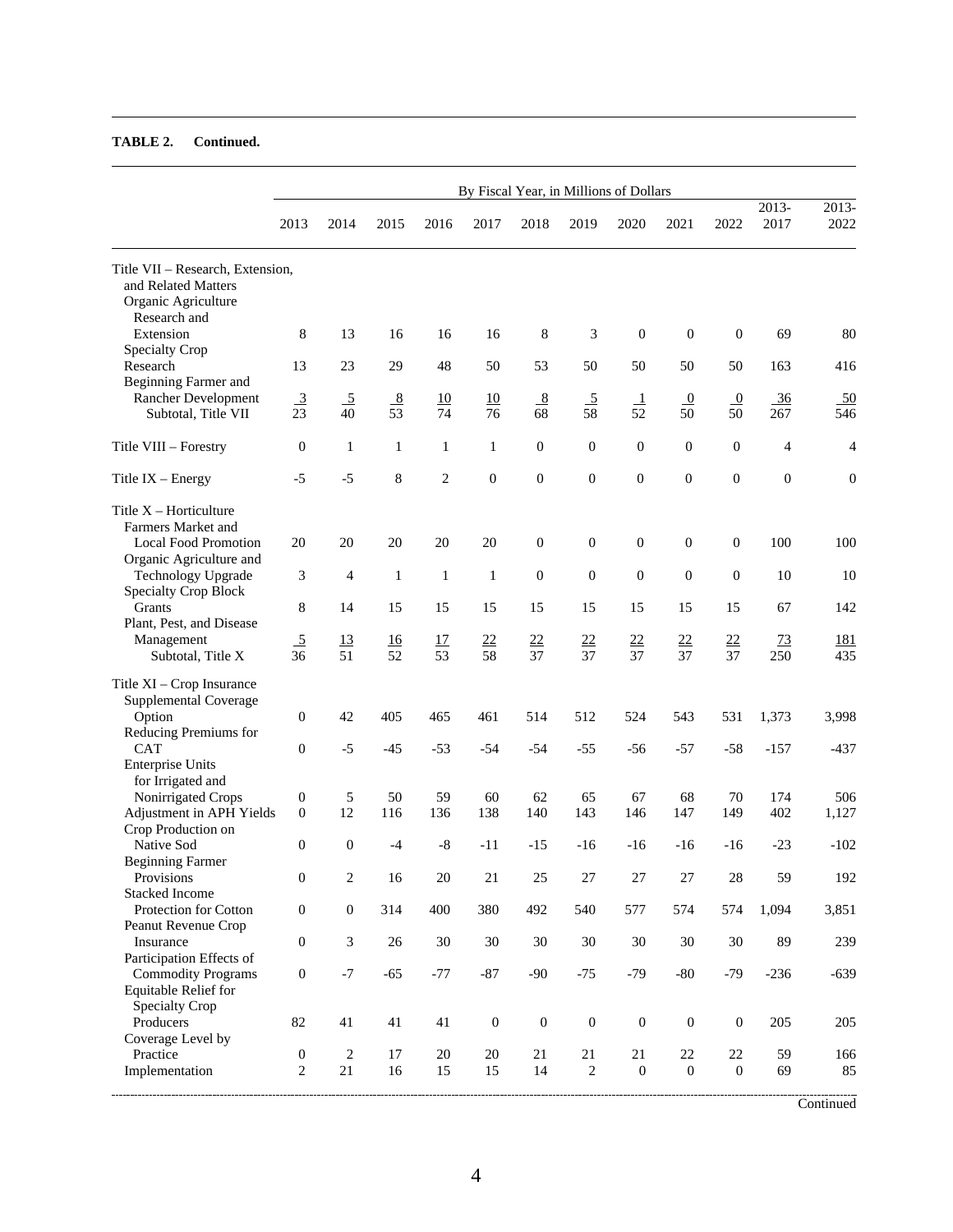|                                                           | By Fiscal Year, in Millions of Dollars |      |                            |             |             |             |             |                |                                      |                |               |                         |
|-----------------------------------------------------------|----------------------------------------|------|----------------------------|-------------|-------------|-------------|-------------|----------------|--------------------------------------|----------------|---------------|-------------------------|
|                                                           | 2013                                   | 2014 | 2015                       | 2016        | 2017        | 2018        | 2019        | 2020           | 2021                                 | 2022           | 2013-<br>2017 | 2013-<br>2022           |
| Title XI, Continued.<br>Limitation on<br>Expenditures for |                                        |      |                            |             |             |             |             |                |                                      |                |               |                         |
| Livestock Pilot<br>Program<br>Noninsured Assistance       | $\Omega$                               | 3    | 26                         | 30          | 30          | 30          | 30          | 30             | 30                                   | 30             | 89            | 239                     |
| Program<br>Subtotal, Title XI                             | $\frac{0}{84}$                         | 120  | 10<br>923                  | 12<br>1.089 | 12<br>1,015 | 12<br>1,181 | 12<br>1,235 | 12<br>1,283    | 12<br>1,300                          | 12<br>1,292    | 36<br>3.231   | $\frac{96}{9}$<br>9,523 |
| Title XII – Miscellaneous                                 | 5                                      | 8    | 10                         | 10          | 10          | 5           | 2           | $\overline{0}$ | $\overline{0}$                       | $\overline{0}$ | 43            | 50                      |
| <b>Total Changes in Outlays</b><br>from Direct Spending   | -306                                   |      | $-5,968$ $-3,612$ $-3,491$ |             | $-3,327$    | $-3,387$    | $-3,709$    |                | $-3,698$ $-3,834$ $-3,810$ $-16,705$ |                |               | $-35,143$               |

#### **TABLE 2. Continued.**

Note: CAT = Catastrophic Crop Insurance; APH = Average Producer History; components may not sum to totals because of rounding.

**Title I: Commodity Programs**. Title I would repeal most current agricultural price and income support programs for crop and dairy producers. It would authorize new revenue protection programs for those producers, reauthorize price support loan programs for crop producers, and reauthorize agricultural disaster assistance programs for livestock producers. Under the bill, we estimate that federal spending on commodity programs would total \$39.4 billion over the 2013-2022 period—or \$23.6 billion less than expected if current law were continued.

*End Current Commodity Programs.* Title I would end:

- Direct payments made to producers based on historical acres and yields using fixed payment rates not affected by market prices;
- Countercyclical payments made to producers based on historical acres and yields using payment rates partly determined by market prices; and
- Average Crop Revenue Election payments made to producers based on any shortfall in actual revenue received by the producer compared to the expected revenue.

Each of those programs will expire at the end of 2012 but are assumed to continue in the CBO baseline. Ending those three programs would reduce spending on commodity programs, compared to the CBO baseline, by \$50.2 billion over the 2013-2022 period.

*Farm Risk Management Election.* The commodity programs ended under the bill would be replaced by a new Farm Risk Management Election (FRME) program. Under FRME,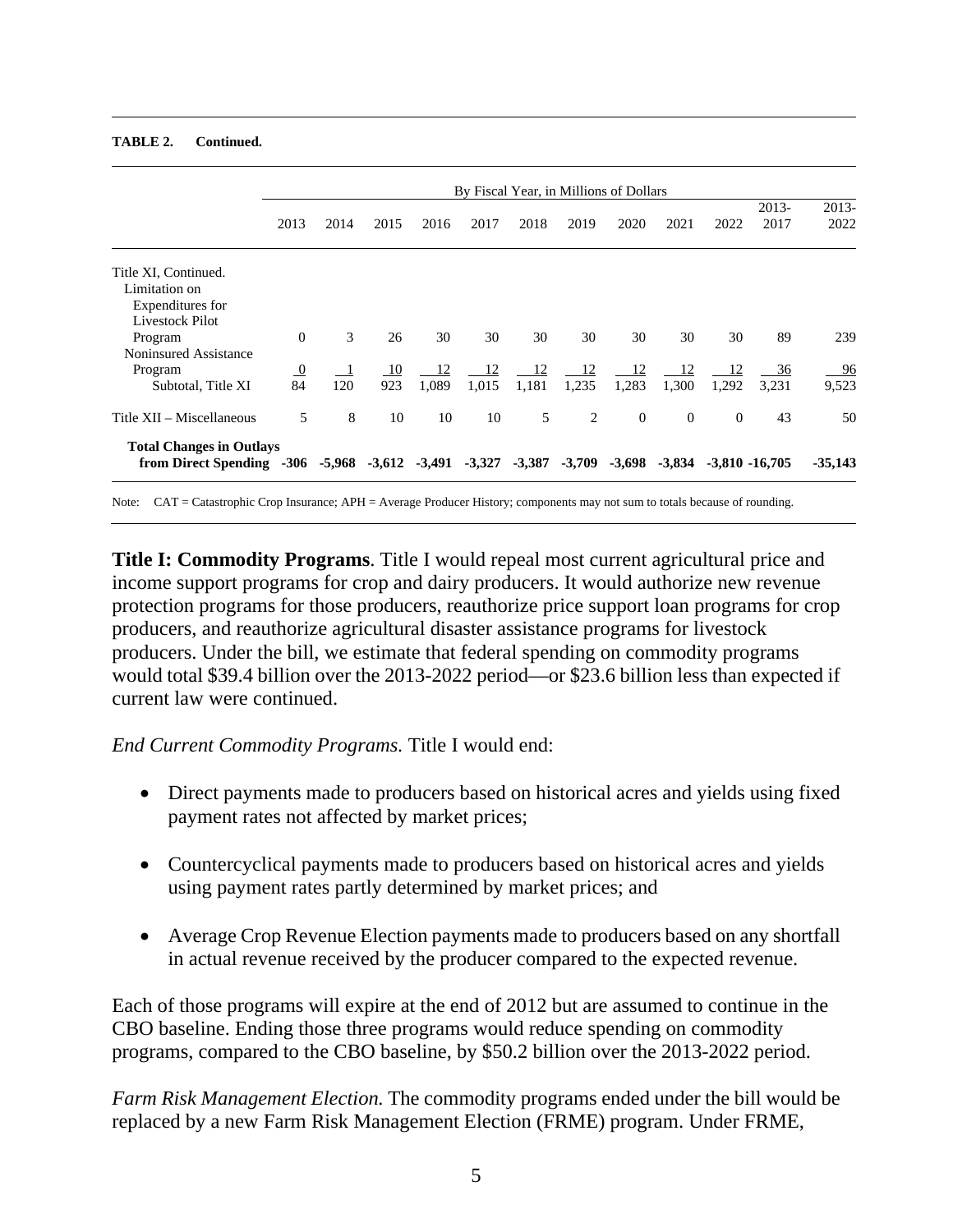producers would make a one-time choice to receive either price loss coverage (PLC) for their farm or revenue loss coverage (RLC) for their county. Each option would be available for all major crops other than upland cotton. Under PLC, producers would receive a payment from the federal government whenever the national average market price for each crop was less than an effective price specified in the legislation. This price difference would be paid on a fixed yield (which the producer would have one opportunity to update) and a portion of planted acres for each crop. Producers who choose RLC would receive a payment to partially compensate them for any difference between the actual revenue from selling their crops in their county and the revenue the government expects the producers to receive in that county using a calculation specified in the bill.

CBO estimates that spending for the new FRME program would total \$24.5 billion over the 2013-2022 period, of which \$16.0 billion would be for PLC and \$8.5 billion for RLC. CBO estimates that, in total, FRME payments would average about \$3.1 billion per year; however, actual payments from year to year would probably vary considerably from that expected average payment.

*Dairy Program.* Subtitle D would replace current government support programs for dairy producers—Dairy Product Price Support, Milk Income Loss Contract Payments, and Dairy Export Incentives Program—with a new Dairy Production Margin Protection Program (DPMPP) and a Dairy Market Stabilization Program (DMSP). CBO estimates that the new dairy provisions would cost \$353 million over the 2013-2022 period. However, that cost would be more than offset by repealing the current dairy programs. CBO estimates that enacting the dairy provisions in this subtitle would result in a net savings of \$38 million over the 2013-2022 period. CBO expects that actual payments from the new dairy program would vary considerably from the average annual payments presented in this estimate.

*Supplemental Agriculture Disaster Assistance.* The bill would reauthorize four disaster assistance programs for livestock and tree-crop producers. Those programs include the Livestock Indemnity Program; Livestock Forage Program; Emergency Assistance for Livestock; and Honey Bees, Farm-raised Fish, and Tree Assistance. Those programs expired September 30, 2011, and are not assumed to continue in the baseline. CBO estimates that continuing those programs would cost almost \$2.0 billion for the 2013-2022 period.

*Other Commodity Provisions.* The bill also would reauthorize commodity loan programs, establish new limits for FRME and livestock disaster payments, and provide \$100 million to USDA for administrative costs to implement the new programs. CBO estimates that those provisions would have a net cost of \$131 million over the 2013-2022 period.

**Title II: Conservation.** Title II would amend USDA's land conservation programs that are authorized to expend funds from the Commodity Credit Corporation (CCC). Under the bill, CBO estimates that spending on land conservation programs would total \$57.9 billion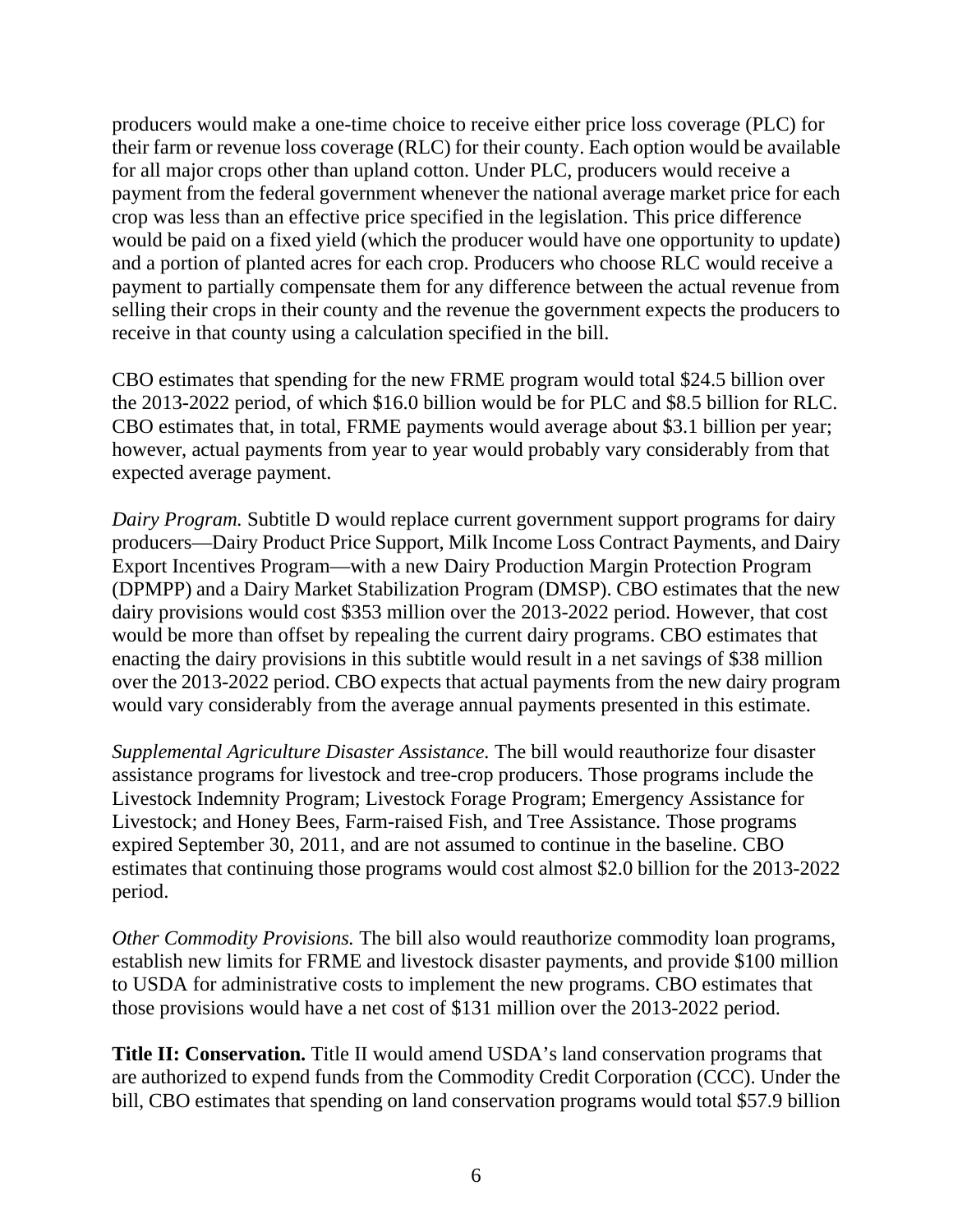over the 2013-2022 period—or about \$6.1 billion less than expected under a continuation of current law. Significant changes to USDA's conservation programs include:

- Reducing the maximum acreage eligible for the Conservation Reserve Program each year from 32 million acres to 25 million acres by 2017. CBO estimates that this provision would reduce future spending by \$3.6 billion over the 2013-2022 period.
- Reducing maximum annual enrollment in the Conservation Stewardship Program from 12.769 million acres to 9.000 million acres. CBO estimates that provision would reduce direct spending by \$3.1 billion over the 2013-2022 period.
- Establishing a new Agricultural Conservation Easement Program to replace the Wetlands Reserve Program, Grasslands Reserve Program, Farmland Protection Program, and Farm Viability Program. CBO estimates that the new program would cost \$880 million more than the amounts assumed in the CBO baseline for those existing programs over the 2013-2022 period.
- Establishing a new Regional Conservation Partnership Program that would combine the Agricultural Water Enhancement Program, the Chesapeake Bay Watershed Program, the Cooperative Conservation Partnership Initiative, and the Great Lakes Basin Program. CBO estimates that the new program would cost \$86 million less than continuing the existing programs over the 2013-2022 period.
- Continuing funding for several other conservation programs, such as the Voluntary Public Access and Habitat Incentives Program and the Small Watershed Rehabilitation Program. CBO estimates that those provisions would cost \$375 million more than the amounts in CBO's baseline for the 2013-2022 period.
- Repealing the Wildlife Habitat Incentives Program. CBO estimates that ending this program would reduce spending by \$641 million relative to continuing to operate it over the 2013-2022 period.

**Title III: Trade.** The bill would amend the trade promotion and food assistance programs administered by USDA and the U.S. Agency for International Development (USAID). It would extend the authorized funding levels through 2017 for the:

- Export Credit Guarantee Program,
- Market Access Program,
- Foreign Market Development Program,
- Food for Progress Program, and
- Several technical assistance programs for specialty crops and emerging markets.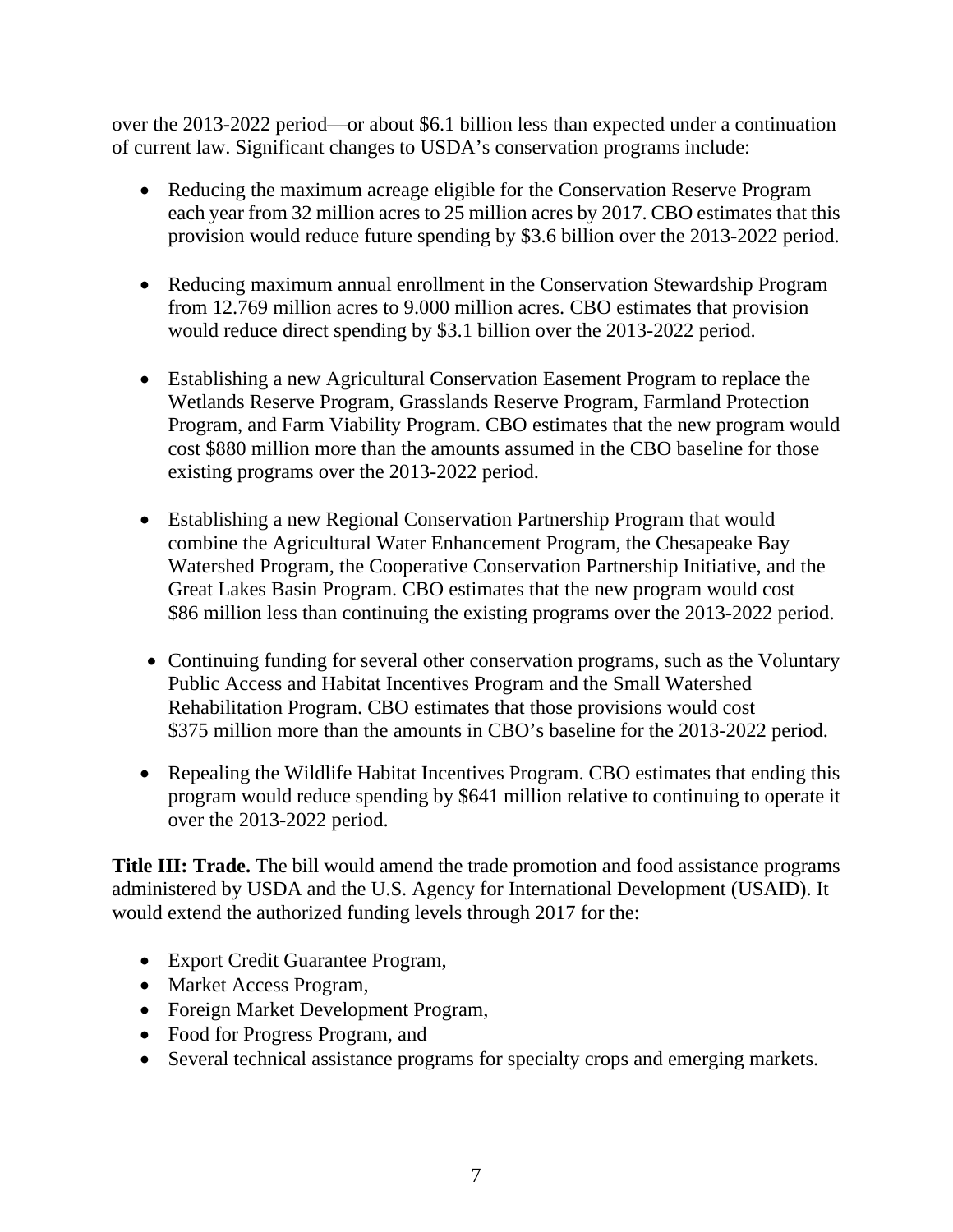Because CBO's baseline assumes that those trade programs continue to operate beyond their scheduled expiration dates, we estimate that the provisions in title III would not change the cost of those programs, which we estimate will total \$3.4 billion over the 2013-2022 period.

**Title IV: Nutrition.** The legislation would extend spending authority for the Supplemental Nutrition Assistance Program (SNAP) and other nutrition assistance programs and change how those programs operate. In total, CBO estimates that enacting the provisions in title IV would cost \$756 billion—\$16.1 billion less than expected under the baseline for the 2013-2022 period.

*Updating Program Eligibility.* Individuals in households in which all members receive cash assistance from the Temporary Assistance to Needy Families Program (TANF), Supplemental Security Income, or similar state cash assistance programs are considered automatically eligible for SNAP and are not subject to the program's income and asset requirements. States currently have the option to extend such *categorical eligibility* to households that receive or are eligible to receive noncash services through TANF.

The legislation would restrict categorical eligibility to households receiving cash assistance. Based on data from the Department of Agriculture, CBO estimates that about 1.8 million people per year, on average, would lose benefits if they were subject to SNAP's income and asset tests. In addition, about 280,000 school-age children in those households would no longer be automatically eligible for free school meals through their receipt of SNAP benefits. CBO estimates that this provision would lower direct spending by \$11.5 billion over the 2013-2022 period.

*Utility Allowances.* Under current law, households qualify for a Heating and Cooling Standard Utility Allowance (HCSUA) if they provide proof that they pay heating or cooling expenses or receive any assistance through the Low-Income Home Energy Assistance Program (LIHEAP). The bill would eliminate the automatic qualification for those allowances for households who receive less than \$10 each year in energy assistance, beginning in fiscal year 2014. (States would have the option to delay implementation for six months for current recipients.) The value of the HCSUA is used, along with other factors, to determine the amount of housing expenses that households can deduct from their income.

Some states send nominal LIHEAP benefits (typically between \$1 and \$5, and typically only once per year) to SNAP participants to automatically qualify them for the utility allowance. Based on discussions with states, CBO assumes that some states would continue to send LIHEAP benefits that meet the \$10 minimum qualification to some SNAP participants, but others would discontinue that practice. CBO estimates that under this provision, nearly 500,000 households each year would have their SNAP benefits reduced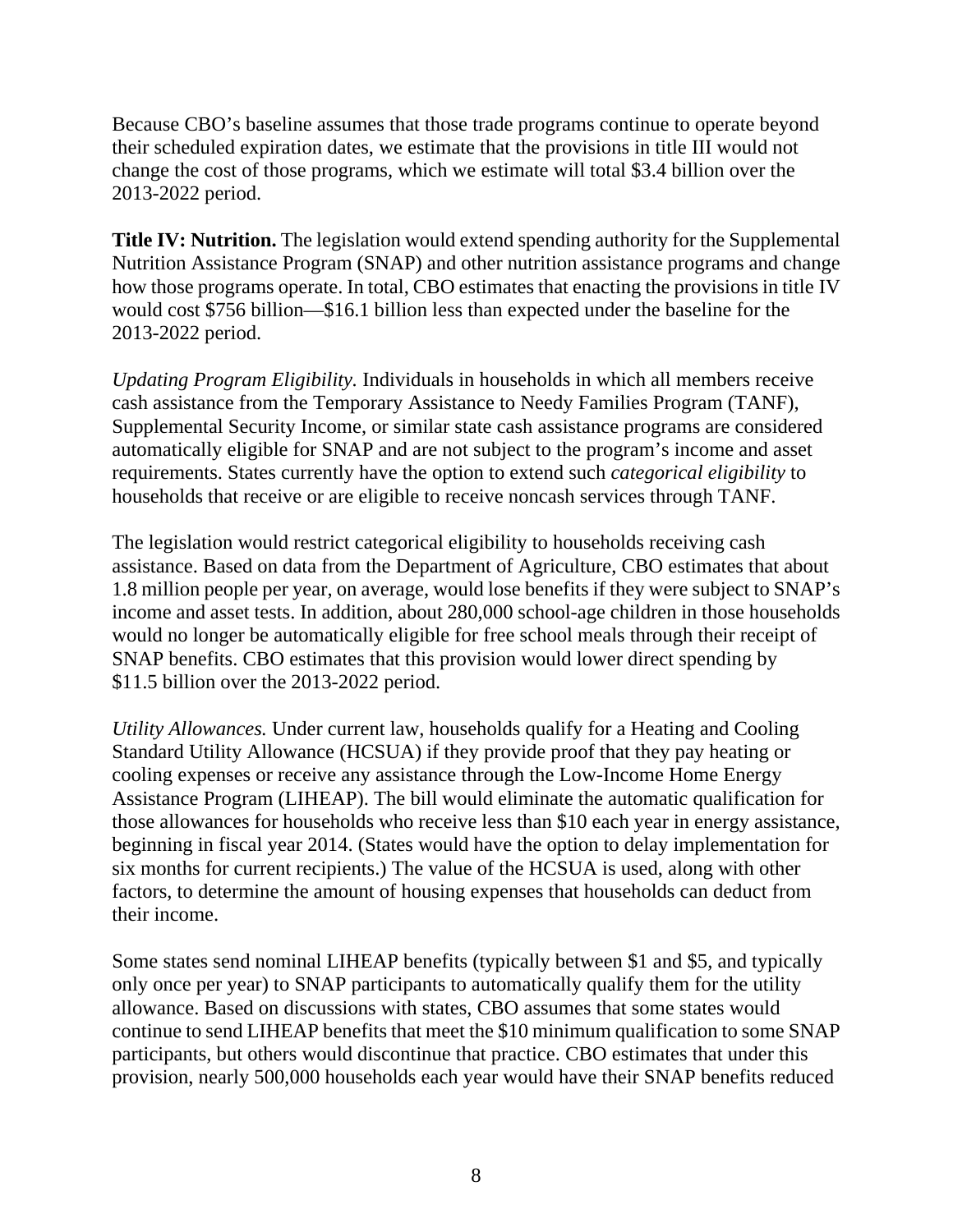by an average of \$90 per month. In total, CBO estimates that enacting this provision would reduce direct spending by about \$4.5 billion over the 2013-2022 period.

*Interaction Effects.* Restricting categorical eligibility would reduce the total number of households receiving SNAP benefits; changes to standard utility allowances would reduce the benefit amounts that households receive. Therefore, the estimated savings from each provision would be reduced if they were enacted simultaneously. Accounting for the interactions between those provisions, CBO estimates that the total savings would decline by \$82 million over the 2013-2022 period.

*Changes to Grant Programs.* Enacting the legislation would reduce net spending for nutrition-related grant programs by \$348 million over the 2013-2022 period. Specifically, the bill would:

- Eliminate \$48 million in annual funding for awards to states with high or improved performance in administering SNAP, for total savings of \$480 million over the 2013-2022 period;
- Eliminate \$5 million in annual funding for projects to simplify application systems for SNAP and improve access to the program, for total savings of \$50 million over the 2013-2022 period;
- Provide \$5 million per year for USDA to pursue activities to prevent trafficking of SNAP benefits, with a total cost of \$50 million over the 10-year period;
- Provide an additional \$10 million each year for community food projects for a total cost of \$100 million over the 2013-2022 period—in addition to \$5 million per year provided by USDA under current law; and
- Provide a total of \$32.5 million for USDA to conduct a study and pilot program in the Commonwealth of the Northern Mariana Islands.

*Retailer Equipment.* All SNAP recipients use an electronic benefit transfer (EBT) card to pay for food. Under current law, retail food stores may request a point-of-sale terminal that accepts EBT cards. (Most larger grocery stores use their existing debit/credit card machines and program them to also accept EBT cards.) The cost of leasing this equipment from the state's EBT contractor is split between states and the federal government. The bill would require all retailers to assume the full cost of the equipment. Based on data from the USDA Food and Nutrition Service, CBO estimates that eliminating the federal share of those costs would reduce direct spending by \$79 million over the 2013-2022 period.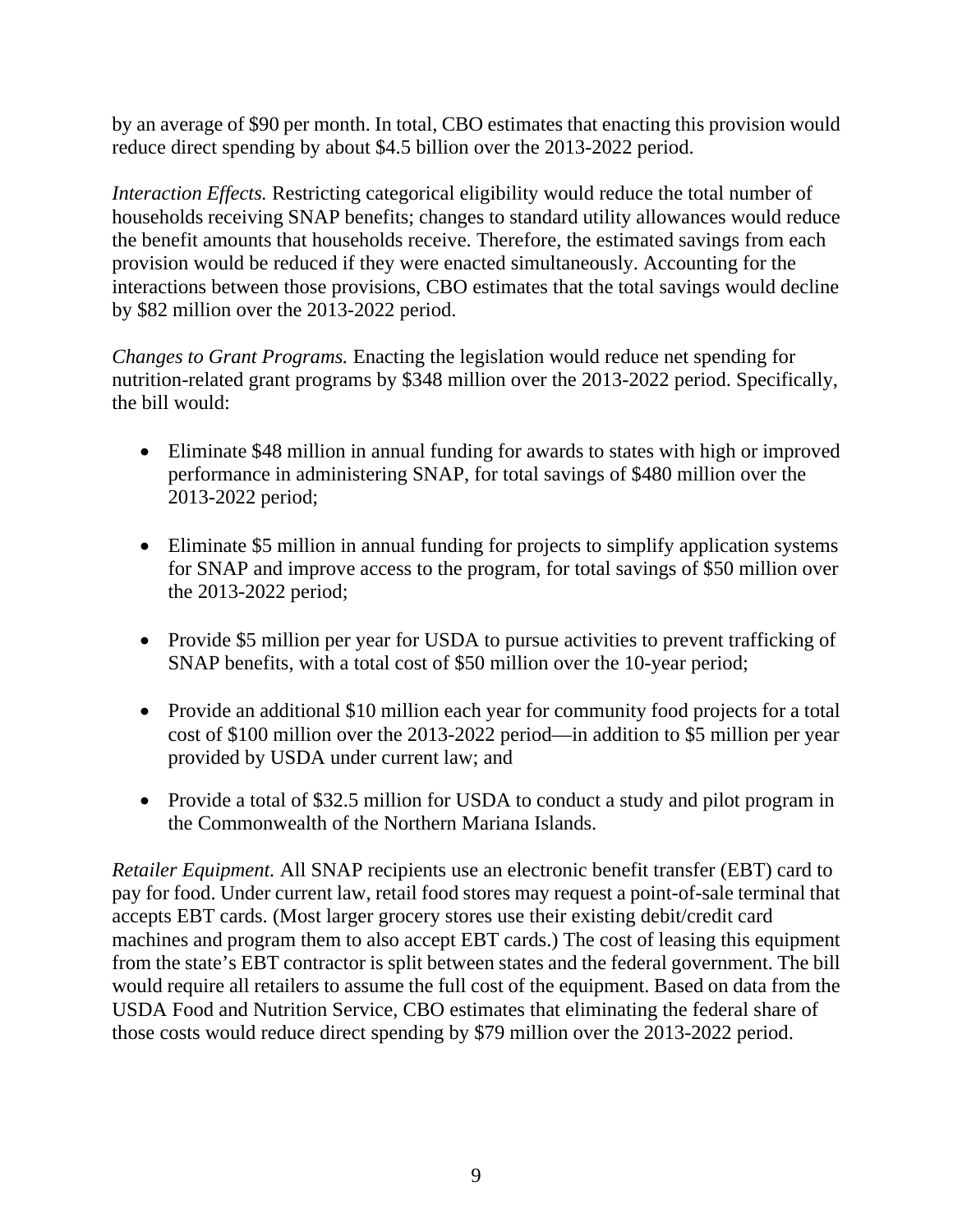*Expiring Provisions.* The bill would reauthorize SNAP, which includes funding of The Emergency Food Assistance Program (TEFAP) and the Senior Farmers Market Nutrition Program (which the bill would rename the Farmers Market Nutrition Program), through 2017. Pursuant to the Balanced Budget and Emergency Deficit Control Act of 1985, those extensions are assumed in CBO's current baseline projections and have no cost relative to that baseline. Under the assumptions underlying CBO's March 2012 baseline projections, we estimate that extending SNAP for the 2013-2017 period would result in outlays of almost \$370 billion over that period (including \$1.4 billion for TEFAP) and that extending the Farmers Market Nutrition Program would result in outlays of \$103 million.

In addition to reauthorizing those programs, the bill would increase funding for commodity purchases made through TEFAP. The commodities are distributed by states to local organizations, including food banks and shelters. That provision would increase direct spending for the program above baseline levels by \$270 million over the 2013-2022 period.

Other provisions in title IV would reduce costs in SNAP by less than \$500,000 over the 2013-2022 period:

- The bill would make households automatically ineligible for SNAP if a member of that household receives substantial lottery or gambling winnings.
- The bill would allow the Secretary of Agriculture to impose new restrictions on states that carry out programs to allow certain SNAP recipients to purchase meals at restaurants.
- The bill would require states to use the Systematic Alien Verification for Entitlements (SAVE) program to verify the immigration status of non-citizen applicants.

**Titles VI: Rural Development.** Title VI would provide \$50 million in mandatory funding for grants to producers of value-added agricultural products for marketing and for developing a business plan. The title also would authorize funding derived from the Cushion of Credit payments program to be used to provide grants and loans to rural cooperatives and other borrowers that relend such funds to consumers for energy-efficiency projects. CBO estimates that spending for both programs would total \$105 million over the 2013-2022 period.

**Title VII: Research, Extension, and Related Matters.** Under the bill, CBO estimates that spending on agriculture research, extension activities, and related efforts would total \$760 million—an increase of \$546 million above estimated expenses under the baseline over the 2013-2022 period. Programs authorized by this title include: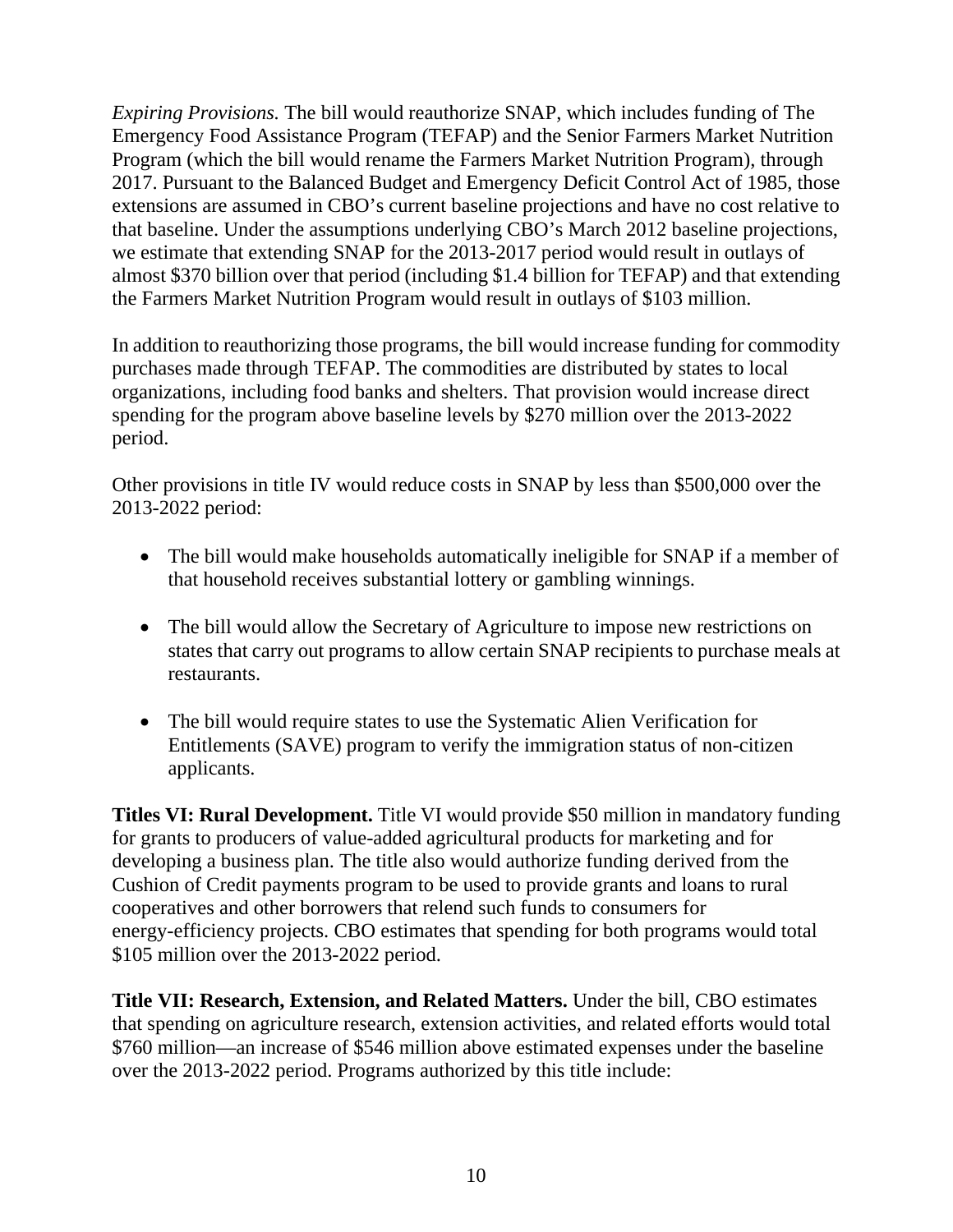- Organic Agriculture Research and Extension Initiative,
- Specialty Crop Research Initiative; and
- Beginning Farmer and Rancher Development Program.

**Title VIII: Forestry.** Title VIII would authorize the Forest Service through 2017 to enter into special contracts known as stewardship contracts. Under such contracts, the Forest Service and the Department of the Interior use timber resources owned by the government in lieu of cash to compensate firms that provide certain services related to forest management. Under current law, authority to enter into stewardship contracts will expire in 2013. Because CBO expects that some of the timber that would be used as compensation under stewardship contracts would be sold under current law, we estimate that enacting this provision would reduce net offsetting receipts (a credit against direct spending) by \$1 million a year over the 2014-2017 period. Thus, enacting this provision would increase direct spending \$4 million over the next 10 years.

**Title IX: Energy.** CBO estimates that spending on the energy programs covered in the legislation would total \$750 million over the 2013-2022 period—the same spending level assumed in the baseline. Rural energy programs that had received mandatory funding in the previous farm bill would now be made subject to appropriation.

**Title X: Horticulture.** Under the bill, CBO estimates that spending for horticulture programs would total \$1.5 billion over the 2013-2022 period—\$435 million more than the expected cost of continuing those programs under current law. Programs authorized by the bill include:

- Farmers Market and Local Food Promotion Program,
- Specialty Crop Block Grants,
- Plant Pest and Disease Management, and
- A variety of other smaller programs.

**Title XI: Crop Insurance.** Under the bill, CBO estimates that spending on federal crop insurance programs would total \$99.0 billion over the 2013-2022 period—about \$9.5 billion more than we expect would be spent if those programs were continued under current law.

*Supplemental Coverage Option*. Beginning with the 2014 crops, the Supplemental Coverage Option (SCO) authorized in section 11003 would allow farmers to combine farm-level crop insurance coverage with crop insurance based on county-level coverage. This option would be subject to a deductible of 10 percent of expected revenue for farmers participating in the Price Loss Coverage program. USDA would pay 70 percent of the premium for the SCO policy. CBO estimates that implementing the supplemental coverage provisions would cost \$4 billion over the 2013-2022 period.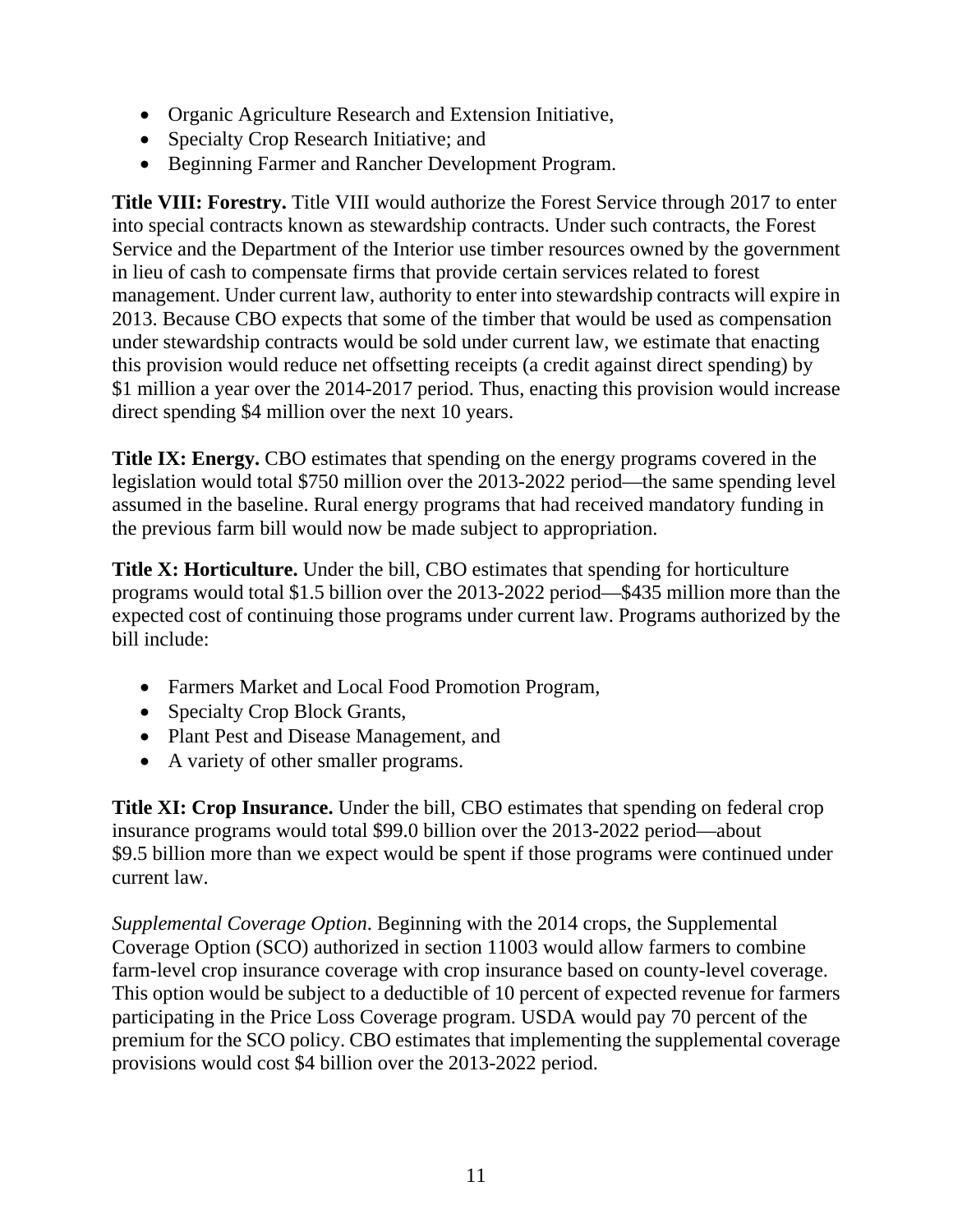*Reducing Premiums for CAT.* Section 11004 would require USDA to reduce the premium for crop insurance protection against catastrophic losses (known as CAT coverage). This change in premiums would reduce government costs because the amounts paid by USDA to private insurance companies for delivering crop insurance are based on that premium. CBO estimates that reducing the premium for CAT coverage would save \$437 million over the 2013-2022 period.

*Enterprise Units for Irrigated and Nonirrigated Crops*. Farmers who choose to buy crop insurance for a particular crop must buy insurance on all of the acres of that crop that they grow in the county. However, farmers may divide their cropland into separate units so that if one unit has a loss and the others do not, the loss is paid on the unit with a loss regardless of the production from other units. (Dividing cropland into separate units increases the likelihood of being paid for a loss but also increases the premium the farmer pays for the insurance.) Section 11007 would allow farmers to separate irrigated and nonirrigated farmland into different units without an increase in their premiums. CBO estimates that this change would cost \$506 million over the 2013-2022 period.

*Adjustments in APH Yields*. Crop insurance benefits are generally based on a farmer's actual production history (APH). Under the program rules, however, the actual yields for any years with unusually low yields can be replaced with a "yield plug" equal to 60 percent of the average crop yield in the county where the insurance is purchased. Section 11009 would increase the "yield plug" from 60 percent to 70 percent for all years with unusually low yields. CBO estimates that change would cost \$1.1 billion over the 2013-2022 period.

*Crop Production on Native Sod*. Section 11013 would limit commodity program payments and benefits under the crop insurance and the Noninsured Assistance Program to farmers in the Prairie Pothole Region who convert native sod (rangeland that has never been cultivated) to cropland. CBO estimates that change would save \$102 million over the 2013-2022 period.

*Beginning Farmer Provisions*. Section 11015 would reduce fees, raise premium subsidies, and allow for adjustments in the actual production histories of beginning farmers, which would increase insurance guarantees and government costs. CBO estimates that change would cost \$192 million over the 2013-2022 period.

*Stacked Income Protection for Cotton.* Section 11016 would establish a new Stacked Income Protection Plan (STAX). Based on information from USDA, CBO expects that STAX could not be offered before the 2014 crop of upland cotton has been produced. Under STAX, upland cotton producers would be eligible to purchase a crop insurance policy for revenue losses of between 10 percent and 30 percent of the expected revenue from cotton crops in the county, with a minimum guaranteed price of \$0.6861 per pound. USDA would pay 80 percent of the premium of the STAX policy. CBO estimates that STAX would cost \$3.9 billion over the 2013-2022 period.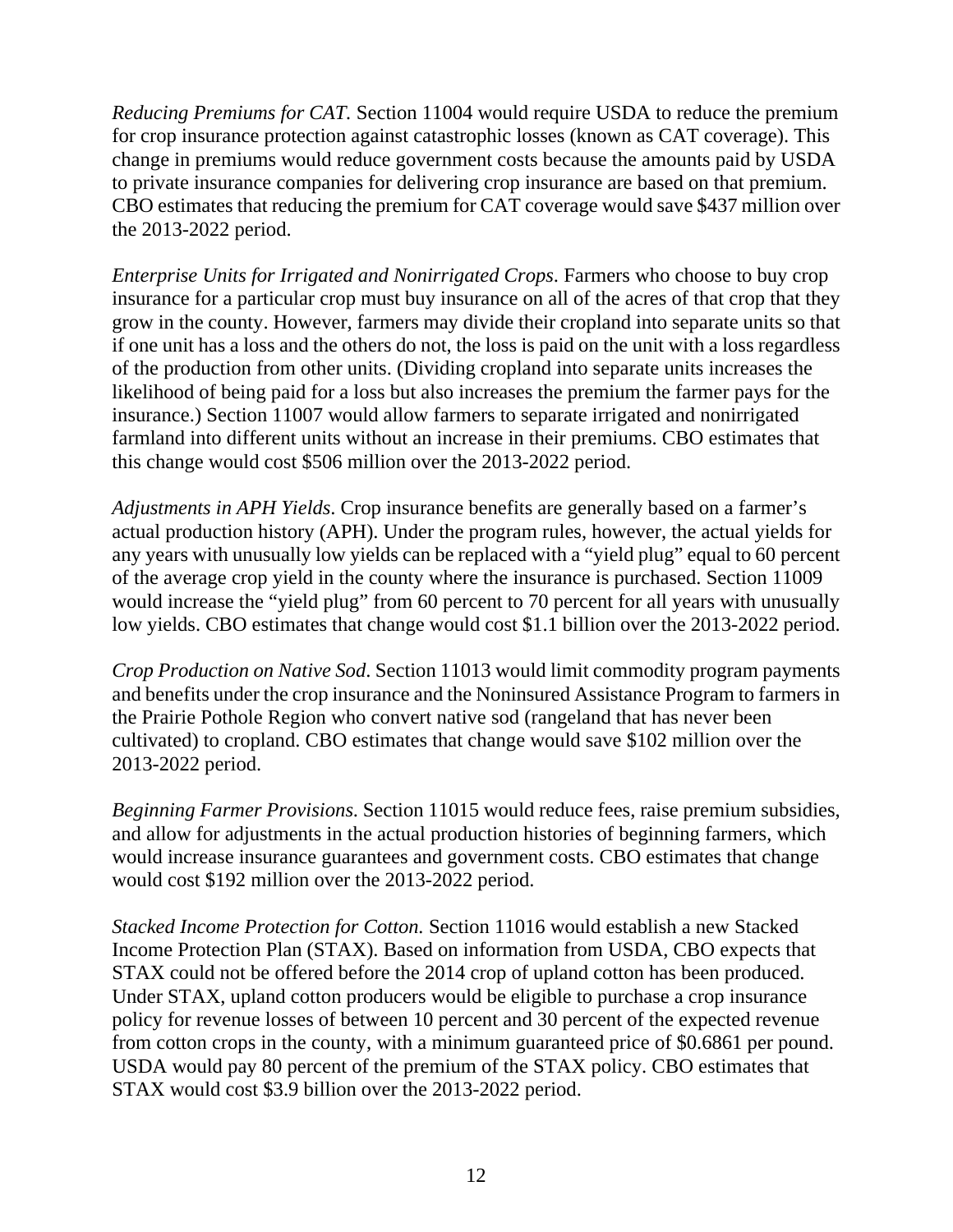*Peanut Revenue Crop Insurance.* Section 11017 would establish a revenue crop insurance program for peanuts. CBO estimates that this program would cost \$239 million over the 2013-2022 period.

*Participation Effects of Commodity Programs*. Because title I would eliminate direct payments and allow farmers to choose between countercyclical payments and a new revenue protection program, CBO expects that producers choosing the revenue program would reduce their participation in the crop insurance program. CBO estimates that reduction in crop insurance participation would save about \$0.6 billion over the 2013-2022 period.

*Other Crop Insurance Provisions*. Other provisions in title XI would provide for additional delivery expense reimbursements on specialty crop policies (section 11011), allow for different coverage levels on a farm for irrigated and nonirrigated practices (section 11014), provide funding for implementation (section 11019), increase annual expenditures for livestock pilot programs (section 11023), and increase coverage options under the Noninsured Assistance Program (section 11024). In total, CBO estimates that those provisions would increase outlays by \$790 million over the 2013-2022 period.

**Title XII: Miscellaneous.** Title XII would reauthorize CCC spending for outreach and assistance for socially disadvantaged and veteran farmers and ranchers, at a cost of \$50 million over the 2013-2022 period.

# **Spending Subject to Appropriation**

CBO estimates that implementing the provisions of the Agriculture Reform, Food, and Jobs Act of 2012 that authorize appropriations would cost \$22.1 billion over the 2013-2017 period, assuming appropriation of the necessary funds. Those discretionary costs are displayed in Table 3 and described in further detail below.

**Title I: Commodity Programs.** Section 1605 would reauthorize the Geographically Disadvantaged Farmers and Ranchers Program to reimburse such producers for certain transportation costs. Based on amounts provided in recent years, CBO estimates that implementing this provision would cost \$24 million over the next five years.

**Title II: Conservation.** CBO estimates that implementing the discretionary programs authorized by title II would cost \$680 million over the 2013-2017 period. That amount includes \$291 million for conservation of private grazing land, \$292 million for rehabilitating small watersheds, and \$97 million for protecting grassroots source water.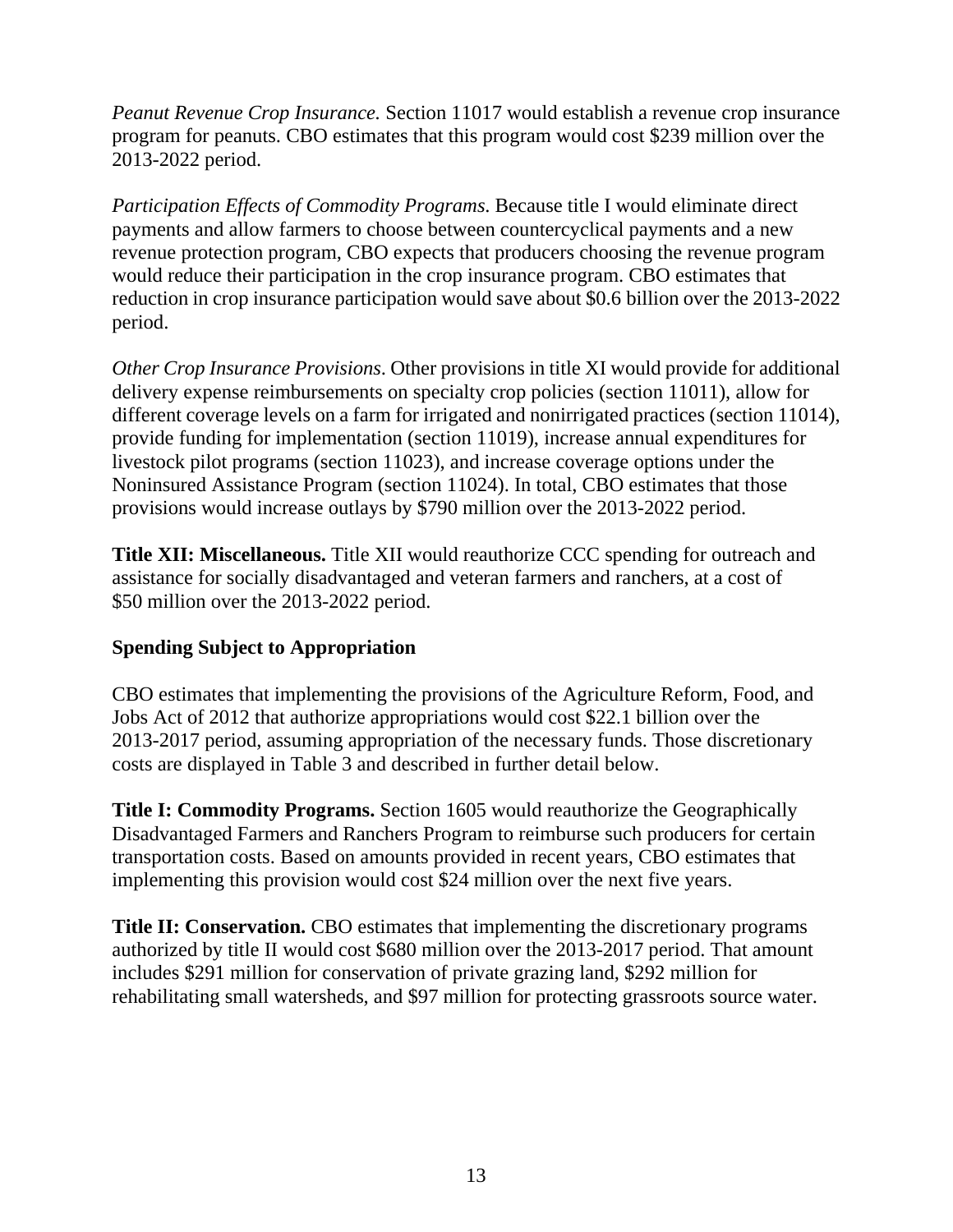|                                                                                                                                    |                     |                | By Fiscal Year, in Millions of Dollars |                |                |                 |
|------------------------------------------------------------------------------------------------------------------------------------|---------------------|----------------|----------------------------------------|----------------|----------------|-----------------|
|                                                                                                                                    | 2013                | 2014           | 2015                                   | 2016           | 2017           | 2013-<br>2017   |
| <b>CHANGES IN SPENDING SUBJECT TO APPROPRIATION</b>                                                                                |                     |                |                                        |                |                |                 |
| Title I - Commodity Programs<br><b>Estimated Authorization Level</b><br><b>Estimated Outlays</b>                                   | 5<br>$\overline{4}$ | 5<br>5         | 5<br>5                                 | 5<br>5         | 5<br>5         | 25<br>24        |
| Title $II$ – Conservation<br><b>Estimated Authorization Level</b><br><b>Estimated Outlays</b>                                      | 165<br>81           | 165<br>123     | 165<br>149                             | 165<br>162     | 165<br>165     | 825<br>680      |
| Title III - Trade<br><b>Estimated Authorization Level</b><br><b>Estimated Outlays</b>                                              | 1,697<br>642        | 2,199<br>1,572 | 2,202<br>1,992                         | 2,205<br>2,122 | 2,209<br>2,175 | 10,511<br>8,503 |
| Title IV - Nutrition<br><b>Estimated Authorization Level</b><br><b>Estimated Outlays</b>                                           | 198<br>182          | 196<br>196     | 198<br>198                             | 202<br>201     | 204<br>204     | 998<br>981      |
| Title $V - Credit$<br><b>Estimated Authorization Level</b><br><b>Estimated Outlays</b>                                             | 91<br>84            | 91<br>91       | 91<br>91                               | 99<br>98       | 99<br>99       | 471<br>463      |
| Title VI - Rural Development<br><b>Estimated Authorization Level</b><br><b>Estimated Outlays</b>                                   | 319<br>30           | 319<br>130     | 319<br>212                             | 319<br>281     | 319<br>309     | 1,596<br>963    |
| Title VII - Research, Extension, and<br><b>Related Matters</b><br><b>Estimated Authorization Level</b><br><b>Estimated Outlays</b> | 1,979<br>1,010      | 2,004<br>1,596 | 2,029<br>2,012                         | 2,055<br>2,037 | 2,082<br>2,063 | 10,149<br>8,719 |
| Title VIII - Forestry<br><b>Authorization Level</b><br><b>Estimated Outlays</b>                                                    | 77<br>35            | 77<br>54       | 77<br>66                               | 77<br>73       | 77<br>77       | 386<br>305      |
| Title $IX$ – Energy<br><b>Authorization Level</b><br><b>Estimated Outlays</b>                                                      | 271<br>71           | 271<br>150     | 271<br>210                             | 271<br>252     | 271<br>271     | 1,355<br>953    |
| Title $X -$ Horticulture<br><b>Estimated Authorization Level</b><br><b>Estimated Outlays</b>                                       | 36<br>25            | 36<br>33       | 36<br>36                               | 36<br>36       | 36<br>36       | 180<br>166      |
|                                                                                                                                    |                     |                |                                        |                |                | Continued       |

#### **TABLE 3. ESTIMATED EFFECTS ON DISCRETIONARY SPENDING FROM IMPLEMENTING THE FEDERAL AGRICULTURE REFORM AND RISK MANAGEMENT ACT OF 2012**

14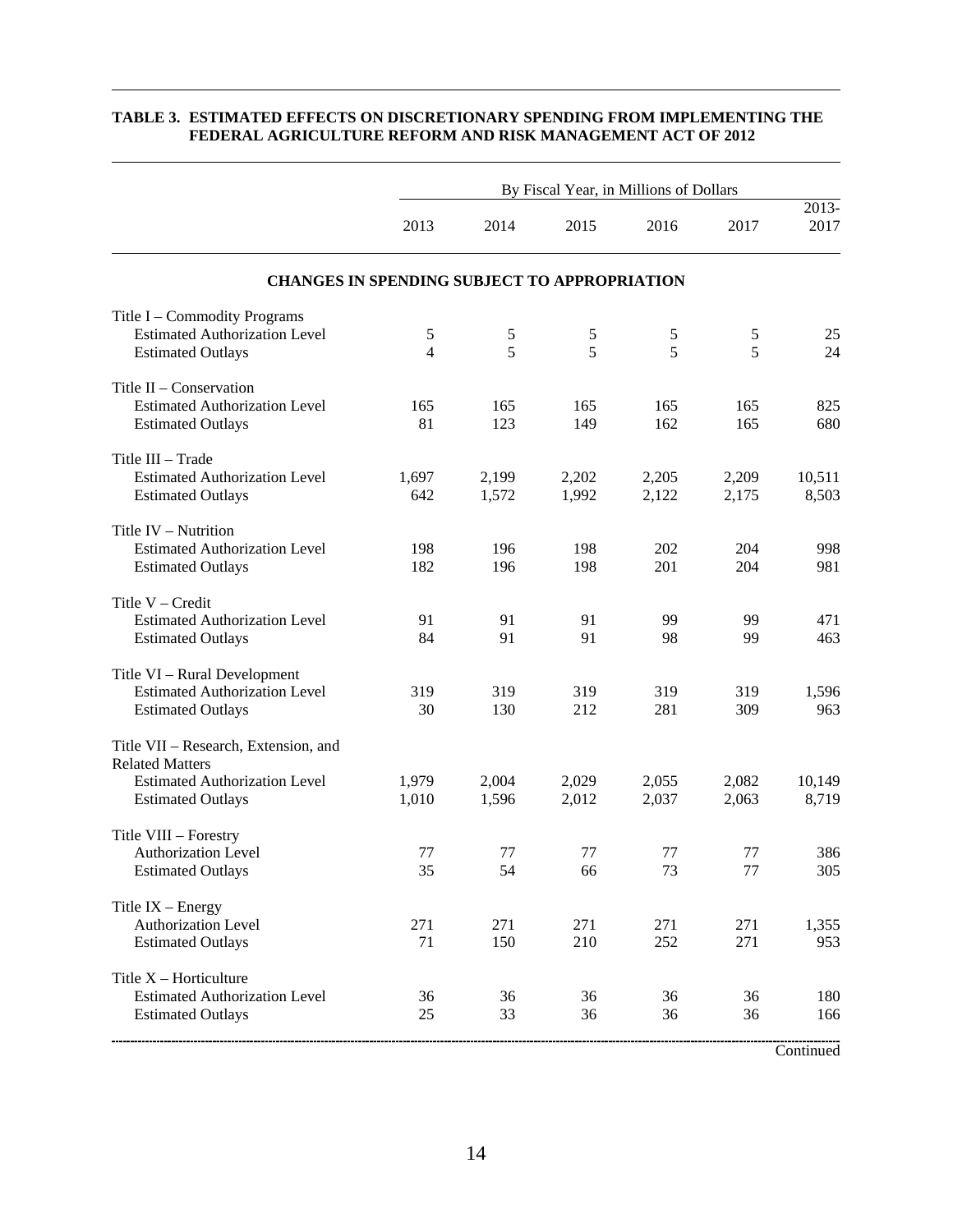#### **TABLE 3. Continued.**

|                                      | By Fiscal Year, in Millions of Dollars |          |          |          |              |                  |  |  |  |  |
|--------------------------------------|----------------------------------------|----------|----------|----------|--------------|------------------|--|--|--|--|
|                                      | 2013                                   | 2014     | 2015     | 2016     | 2017         | $2013 -$<br>2017 |  |  |  |  |
| Title XI – Crop Insurance            |                                        |          |          |          |              |                  |  |  |  |  |
| <b>Estimated Authorization Level</b> | 1                                      | $\theta$ | $\theta$ | $\theta$ | $\mathbf{0}$ | 1                |  |  |  |  |
| <b>Estimated Outlays</b>             | 1                                      | $\Omega$ | $\Omega$ | $\Omega$ | $\Omega$     |                  |  |  |  |  |
| Title XII – Miscellaneous            |                                        |          |          |          |              |                  |  |  |  |  |
| <b>Estimated Authorization Level</b> | 72                                     | 71       | 71       | 71       | 71           | 356              |  |  |  |  |
| <b>Estimated Outlays</b>             | 39                                     | 60       | 71       | 71       | 71           | 312              |  |  |  |  |
| <b>Total Changes</b>                 |                                        |          |          |          |              |                  |  |  |  |  |
| <b>Estimated Authorization Level</b> | 4,911                                  | 5,434    | 5,464    | 5,505    | 5,537        | 26,852           |  |  |  |  |
| <b>Estimated Outlays</b>             | 2,203                                  | 4,011    | 5,042    | 5,339    | 5,476        | 22,070           |  |  |  |  |
|                                      |                                        |          |          |          |              |                  |  |  |  |  |

Note: Components may not sum to totals because of rounding.

**Title III: Trade.** CBO estimates that implementing title III would cost \$8.5 billion over the 2013-2017 period, assuming appropriation of the necessary amounts. Major components of that total are described below.

*Public Law 480.* The Agricultural Trade Development and Assistance Act of 1954, typically referred to as Public Law 480, established a variety of programs to provide food assistance to countries around the world. Section 3011 of the bill would extend the expiring authorities for title II of Public Law 480 (emergency and nonemergency food assistance programs) from December 31, 2012, to December 31, 2017. Section 3012 would authorize the appropriation of \$2 billion each year for those programs over the 2013-2017 period. Funding for title II programs, as set in annual appropriation acts, has remained around \$1.5 billion in recent years. While section 3010 also would extend the authority for title I (Trade and Economic Development Assistance) and title III (Food for Development) of Public Law 480, those programs have received no new funding in recent years. CBO estimates that implementing section 3011 would cost \$7.5 billion over the 2013-2017 period.

*McGovern-Dole International Food for Education and Child Nutrition Program.* Under current law, the authorization of appropriations for the McGovern-Dole program expires at the end of 2012.The bill would reauthorize the appropriation of funds for this program through 2017. Funding for this program is used to purchase commodities and donate them overseas in support of infant and school feeding programs. In 2012, funding for this program was \$184 million. Assuming that funding continues at that level and adjusting for anticipated inflation, CBO estimates that implementing this provision would cost \$932 million over the 2013-2017 period.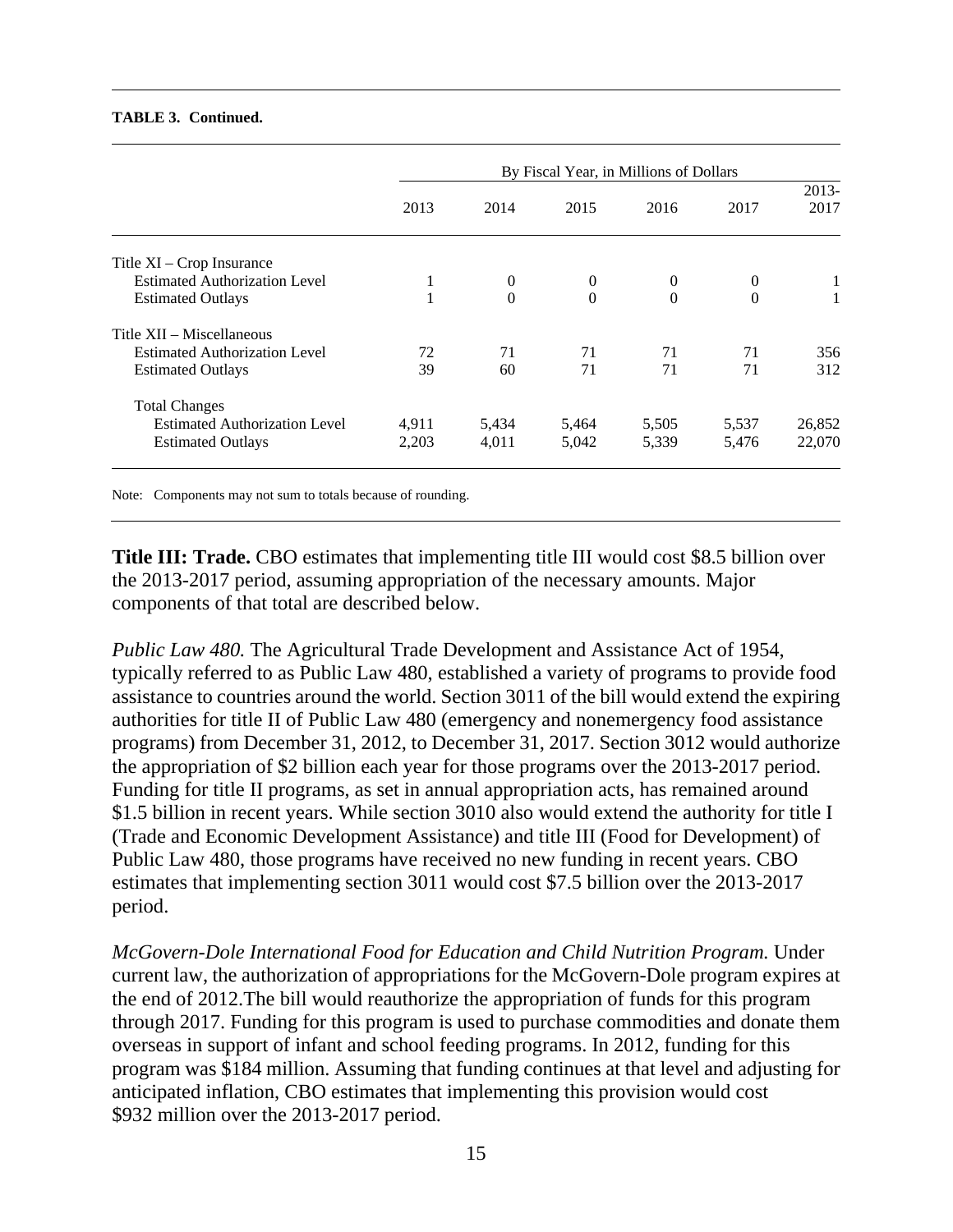*Global Crop Diversity Trust*. Section 3206 would reauthorize funding to help promote the conservation of food crops. This provision would authorize the appropriation of \$50 million over the 2013-2017 period, and CBO estimates that implementing it would cost \$50 million over that period.

**Title IV: Nutrition.** CBO estimates that implementing the discretionary provisions of title IV would cost about \$1 billion over the 2013-2017 period, assuming appropriation of the necessary amounts.

*Commodity Supplemental Food Program.* The bill would reauthorize through 2017 and modify the Commodity Supplemental Food Program (CSFP). The program currently provides food packages to low-income elderly people, pregnant and postpartum women, and young children. Under the bill, only low-income people aged 60 or older could receive benefits. CBO estimates that this change would reduce costs in the program by about 3 percent per year. The CSFP received an appropriation of \$177 million in fiscal year 2012. CBO estimates that implementing this provision would cost \$881 million over the 2013-2017 period, assuming the appropriation of the necessary amounts.

*Farmers Market Nutrition Program.* The bill would authorize the appropriation of funds for the Farmers Market Nutrition Program. Based on historical spending on similar activities, CBO estimates that implementing this provision would cost \$100 million over the 2013-2017 period, assuming the appropriation of the necessary amounts. This authority would be in addition to the \$103 million in mandatory funds provided over that period for the same purpose.

**Title V: Credit.** CBO estimates that implementing title V would cost \$463 million over the 2013-2017 period, assuming appropriation of the necessary amounts. Components of that total are described below.

*Authorization of Appropriations and Allocation of Funds*. Section 5301 would amend and extend the farm credit programs administered by USDA. CBO estimates that implementing the authorized loan levels, based on subsidy rates in 2011, would cost \$418 million over the 2013-2017 period. Section 5301 also would reauthorize the conservation loan program and grants to farmers with individual development savings accounts. CBO estimates that implementing the conservation loan program and the individual development accounts would cost \$30 million over the next five years.

*State Agricultural Mediation Programs*. Section 5002 would extend the authorization for appropriations to State Agricultural Mediation Programs for two years, from 2015 to 2017, and would cost \$15 million over that period.

**Title VI: Rural Development.** Title VI would reauthorize a number of rural development programs, including grants and other financial assistance for infrastructure improvement, business investment, and regional development. This title also would reauthorize and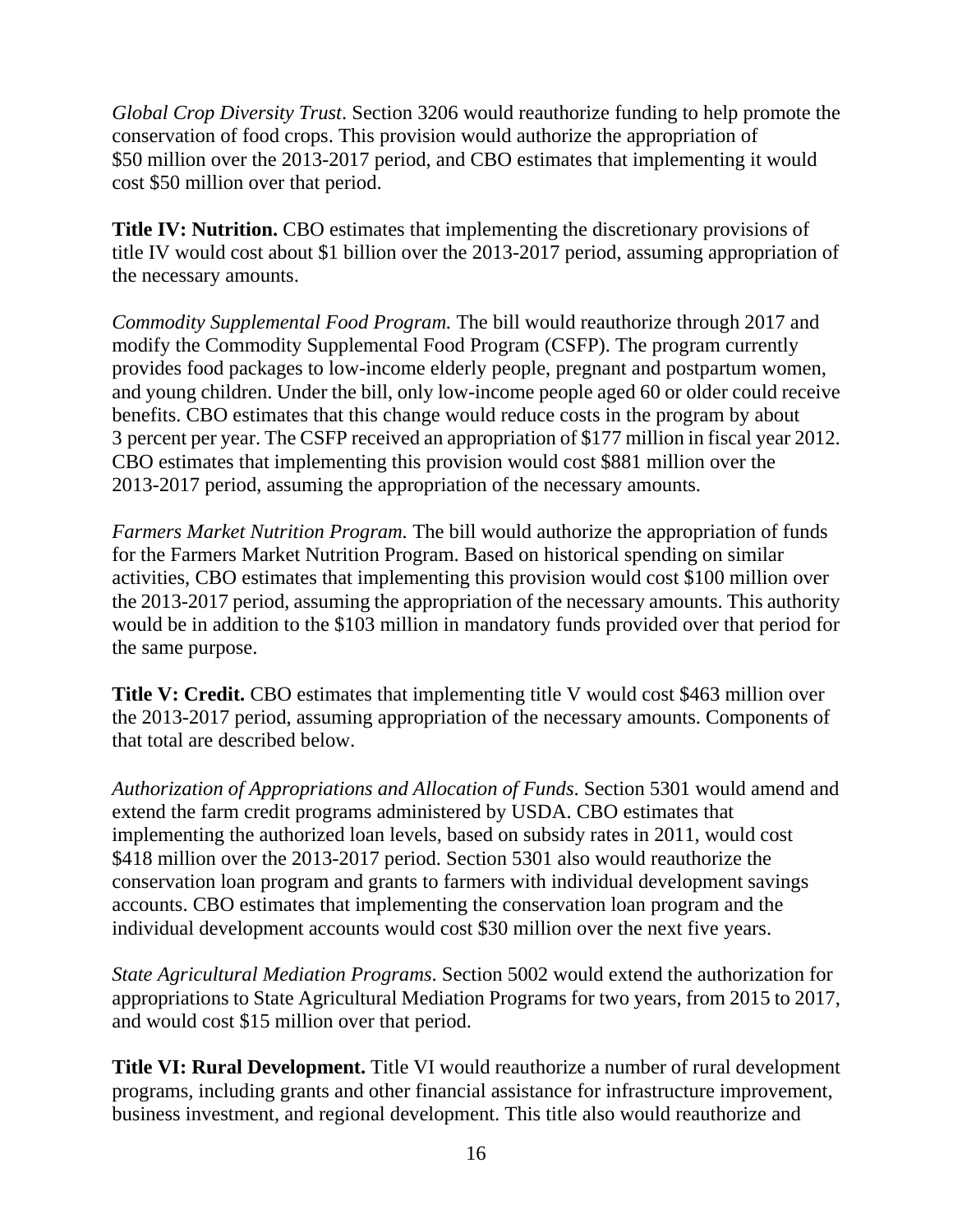modify USDA's authority to guarantee loans under the Rural Electrification Act. CBO estimates that spending for those programs would total \$963 million over the 2013-2017 period, assuming appropriation of amounts specified and estimated to be necessary. This estimate reflects historical expenditure patterns for similar rural development activities of USDA.

**Title VII: Research, Extension, and Related Matters.** Title VII would authorize appropriations for many agricultural research and education programs and initiatives. CBO estimates that implementing this title would cost \$8.7 billion over the 2013-2017 period, assuming appropriation of the necessary amounts. About \$3.4 billion of that amount is specifically authorized by the legislation. Estimated funding for the other programs is based on information from USDA and on funding levels provided for the same or similar programs or initiatives in recent years.

Estimated spending over the 2013-2017 period for research programs includes:

- \$6.3 billion for basic research and extension services and for applied research in areas such as animal health, alternative crops, nutrition education, aquaculture, and rangeland;
- \$0.2 billion to upgrade agriculture and food sciences facilities at traditionally black, Native American, and Hispanic-serving facilities;
- \$1.2 billion for high-priority research and extension initiatives, such as biological applications, organic farming, specialty crops, and food protection;
- \$0.4 billion for endowments, grants, and research at Native American land-grant institutions, and for beginning farmer and rancher development; and
- \$0.6 billion for biosecurity planning, preparation, response, development of countermeasures, national products research, and for research in biomass and bioenergy.

**Title VIII: Forestry.** Title VIII would authorize the appropriation of \$223 million over the 2013-2017 period for programs established by the Cooperative Forestry Assistance Act of 1978. Those programs protect environmentally sensitive forest lands, provide technical assistance to private forest owners, and award grants to local governments to establish community forests. Title VIII also would authorize the appropriation of \$82 million over that period for other forestry programs. In total, CBO estimates that implementing title VIII would cost about \$305 billion over the 2013-2017 period, assuming appropriation of the necessary amounts.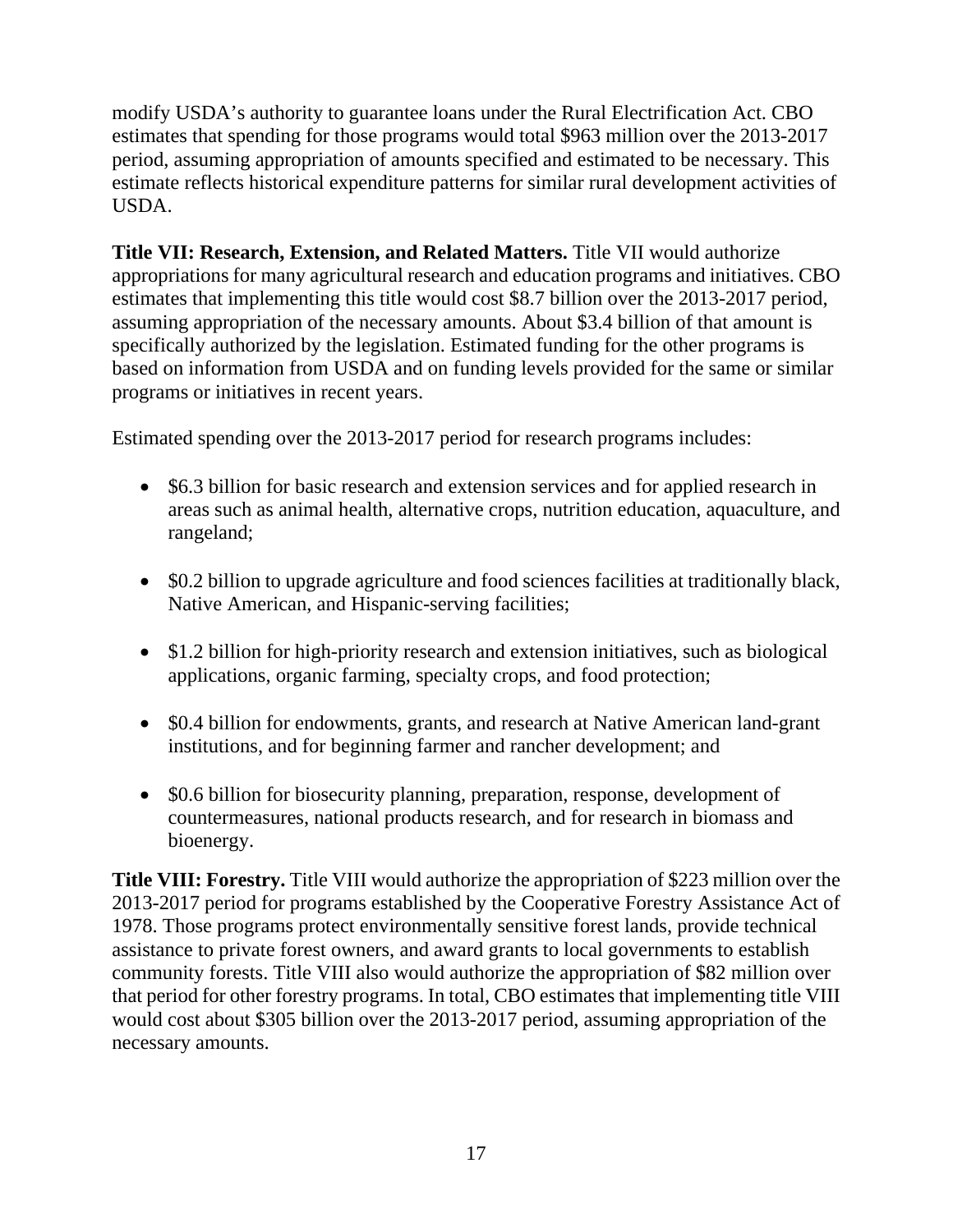**Title IX: Energy.** Title IX would authorize appropriations of \$1.4 billion over the next five years for the energy programs covered in the legislation. The bill would authorize:

- \$375 million for grants and loan guarantees to individuals, state and local governments, cooperatives, and other entities to fund the development, construction, and retrofitting of demonstration- and commercial-scale biorefineries;
- \$225 million for grants and loan guarantees to state and local governments, rural electric cooperatives, and other entities to perform energy audits, purchase renewable energy systems, and improve energy efficiency;
- \$250 million for the Secretaries of Agriculture and Energy to coordinate policies and procedures that promote research and development regarding the production of biofuels and biobased products;
- \$375 million for extending the Biomass Crop Assistance Program to encourage producers to grow biomass crops and to cover a portion of the cost to transport biomass products to facilities that would convert those products into energy; and
- \$130 million for various other energy programs.

Assuming appropriations of the specified amounts, CBO estimates that implementing title IX would cost \$953 million over the next five years.

**Title X: Horticulture.** Assuming appropriation of the authorized amounts, CBO estimates that implementing title X would cost \$166 million over the 2013-2017 period to support and encourage farmers' markets and local food promotion programs, modernization and technology upgrades for the National Organic Program, specialty crop market news, and organic production and market data initiatives.

**Title XI: Crop Insurance.** Title XI would require USDA to conduct studies on the feasibility of food safety insurance, a poultry catastrophic disease program, and poultry business interruption insurance policies. CBO estimates those studies would cost \$1 million.

**Title XII: Miscellaneous.** CBO estimates that implementing title XII would cost \$312 million over the 2013-2017 period, assuming appropriation of the necessary amounts, for a variety of programs, including:

- \$95 million for outreach and assistance for socially disadvantaged and veteran farmers and ranchers,
- \$70 million for national sheep industry improvement center, trichinae certification, and aquatic animal health,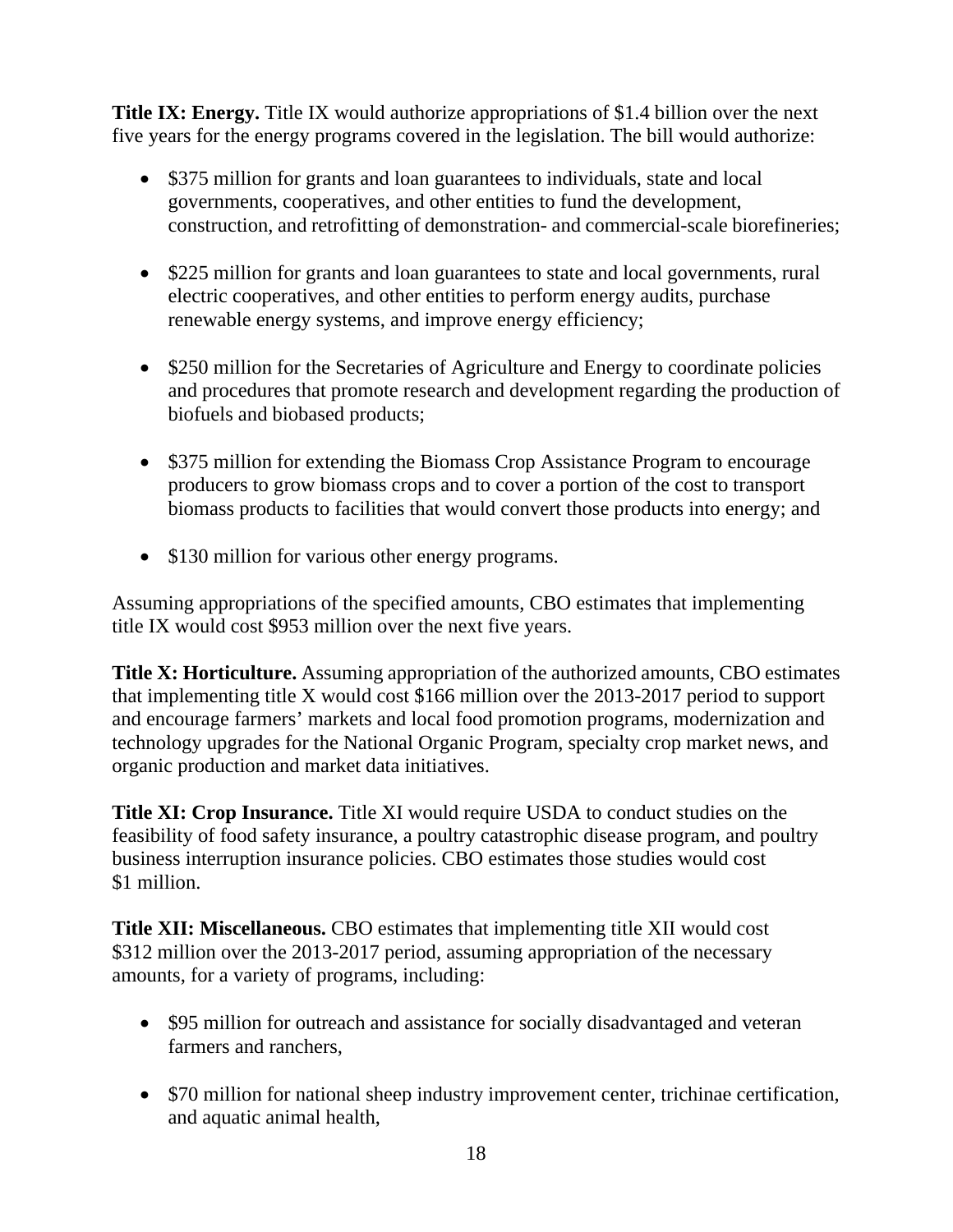- \$86 million to development and promotion of maple syrup, and
- \$61 million for safety and training of the agricultural labor force and for establishing an office of tribal relations and a military veterans agricultural liaison office in USDA.

### **PAY-AS-YOU-GO-CONSIDERATIONS**

The Statutory Pay-As-You-Go Act of 2010 establishes budget-reporting and enforcement procedures for legislation affecting on-budget direct spending or revenues. The net changes in outlays that are subject to those pay-as-you-go procedures are show in the following table.

| Table 4. CBO Estimate of the Statutory Pay-As-You-Go Effects for H.R. 6083, the Federal Agriculture Reform and Risk |
|---------------------------------------------------------------------------------------------------------------------|
| Management Act of 2012, as ordered reported by the House Committee on Agriculture on July 11, 2012                  |

|                                                    | By Fiscal Year, in Millions of Dollars |      |      |      |      |      |      |      |      |      |      |                                                                                     |                  |
|----------------------------------------------------|----------------------------------------|------|------|------|------|------|------|------|------|------|------|-------------------------------------------------------------------------------------|------------------|
|                                                    | 2012                                   | 2013 | 2014 | 2015 | 2016 | 2017 | 2018 | 2019 | 2020 | 2021 | 2022 | $2012 -$<br>2017                                                                    | $2012 -$<br>2022 |
| <b>NET INCREASE OR DECREASE (-) IN THE DEFICIT</b> |                                        |      |      |      |      |      |      |      |      |      |      |                                                                                     |                  |
| Statutory Pay-As-You-Go<br>Impact                  | $\theta$                               |      |      |      |      |      |      |      |      |      |      | -306 -5,968 -3,612 -3,491 -3,327 -3,387 -3,709 -3,698 -3,834 -3,810 -16,705 -35,143 |                  |

### **INTERGOVERNMENTAL AND PRIVATE-SECTOR IMPACT**

The bill would impose intergovernmental and private-sector mandates as defined in UMRA. CBO estimates that the aggregate costs of mandates on state, local, and tribal governments would fall below the annual threshold established in UMRA for intergovernmental mandates (\$73 million in 2012, adjusted annually for inflation). Because the cost of some of the mandates on the private sector would depend on future regulations, CBO cannot determine whether the aggregate cost of those mandates would exceed the annual threshold established in UMRA for private-sector mandates (\$146 million in 2012, adjusted annually for inflation).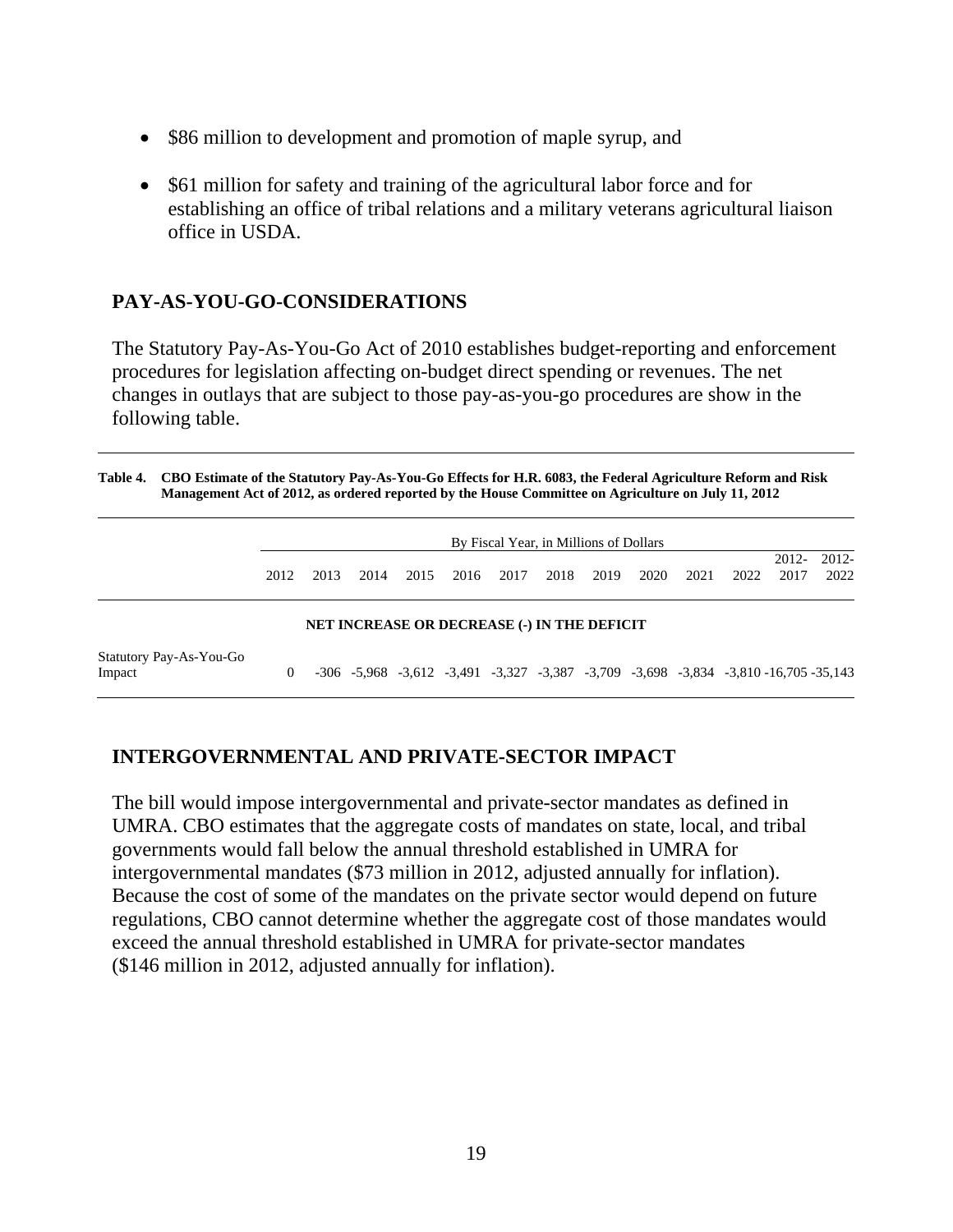### **Mandates that Apply to Public and Private Entities**

The bill would impose an intergovernmental and private-sector mandate by extending maintenance fees for the use of pesticides through 2017. The bill also would increase the amount of maintenance fees collected annually to about \$28 million from the current \$22 million collected. According to information from the Environmental Protection Agency, public entities usually receive waivers from maintenance fees for minor use or public health uses. Thus, fees paid by public entities are minimal and make up a very small portion of the total fees collected. The majority of the amount collected would be paid by private entities.

### **Mandates that Apply to Public Entities Only**

The bill would preempt state laws that regulate the production and manufacture of agricultural products offered for sale in interstate commerce if those laws impose standards or conditions that are in addition to the standards and conditions imposed by federal law or the laws of the producing or manufacturing state. Many states have laws regulating the production and manufacture of agricultural products that are different than the laws of other states. By limiting a state's ability to regulate agricultural products sold under its jurisdiction, the bill would preempt state authority. However, because state and local governments would not be required to take any action resulting in additional spending or lost revenue, CBO estimates that the cost of the preemption would be insignificant.

# **Mandates that Apply to Private Entities Only**

**Requirements on Dairy Handlers.** The bill would impose mandates on dairy handlers that purchase milk from dairy producers participating in the Dairy Market Stabilization Program (DMSP). Under the DMSP, when producer margins fall below a designated amount, handlers would be required to report information to USDA, reduce payments for milk to participating dairy producers, and pay to USDA the amount by which the payment was reduced. Thus, the bill would impose new requirements on dairy handlers who are not voluntary participants in DMSP. According to information from industry sources, the cost for handlers to collect and report information under the DMSP could amount to hundreds of millions of dollars annually, depending on regulations to be issued by USDA.

**Standards for Imports of Olive Oil.** The bill would require imports of olive oil to meet the same standards as olive oil produced in the United States if a marketing order for olive oil is established. A marketing order for olive oil has been proposed, but the process of approving the order is in its early stages. CBO has no basis for determining what the final standards of a marketing order would be, if approved; and thus the cost to importers is uncertain.

**Pesticide Fees and Reporting Requirements.** The bill would impose a private-sector mandate by extending registration service fees for the use of pesticides for five years.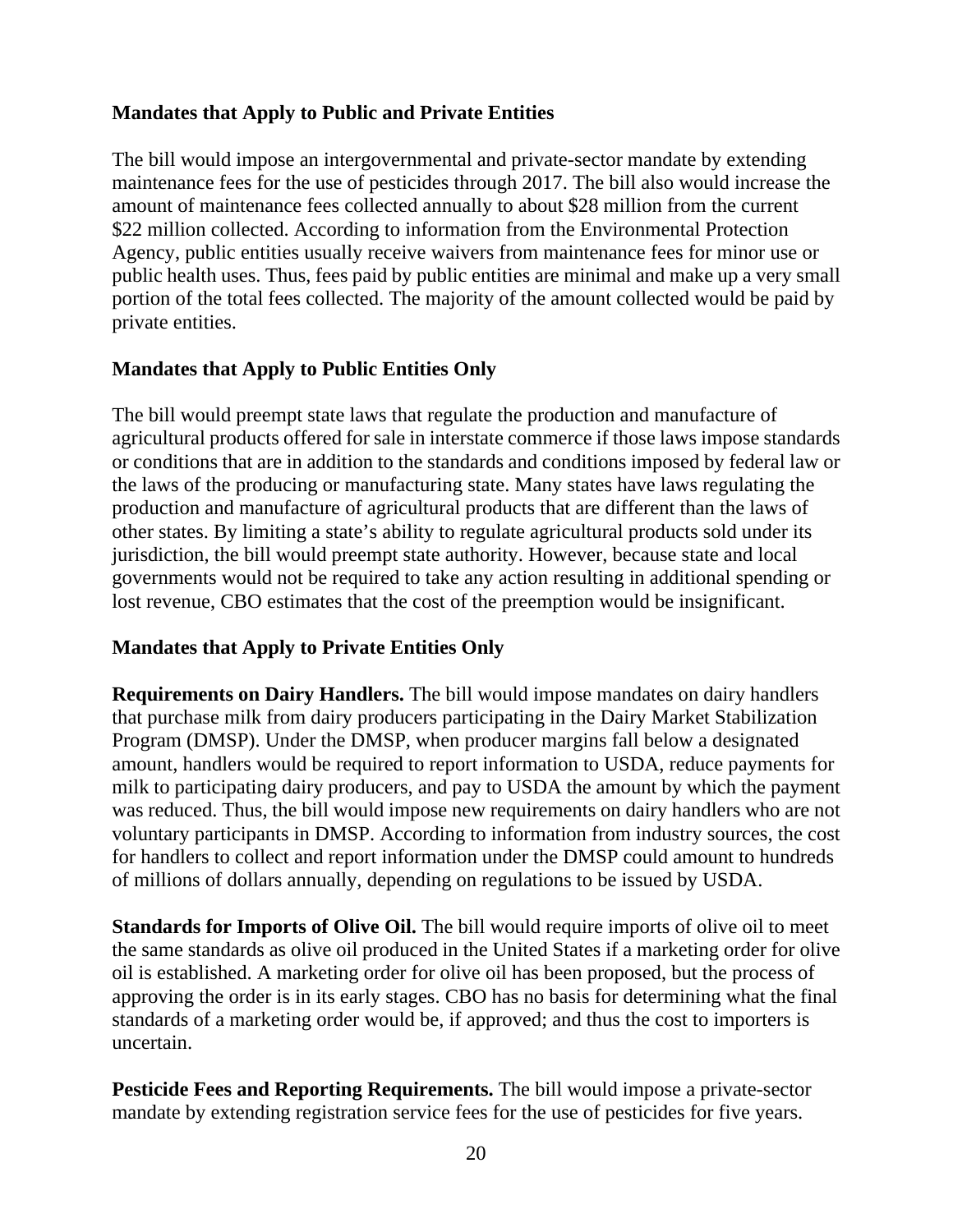Pesticide registration service fees amount to about \$15 million annually. The bill also would impose a private-sector mandate if manufacturers of pesticides currently exempt from registration requirements would be required to submit efficacy data to support some statements on product labels. Based on information from the Environmental Protection Agency and industry experts, CBO expects that the cost of the mandate could amount to tens of millions of dollars.

### **PREVIOUS CBO ESTIMATES**

### **Draft House Legislation**

On July 5, 2012, CBO transmitted a cost estimate for draft legislation that was posted on the Web site of the House Committee on Agriculture prior to markup. The current estimate is based on H.R. 6083, as ordered reported by the committee on July 11, 2012. The amendments adopted during markup affected estimates of discretionary spending.

### **S. 3240**

On July 6, 2012, CBO transmitted a cost estimate for S. 3240, the Agriculture Reform, Food, and Jobs Act of 2012, as passed by the Senate on June 21, 2012. CBO estimated that enacting S. 3240 would bring total direct spending for USDA programs to \$970.0 billion over the 2013-2022 period, or \$23.1 billion less than CBO projected would be spent if current programs continued as under current law. H.R. 6083, the Federal Agriculture Reform and Risk Management Act of 2012, as ordered reported by the House Committee on Agriculture on July 11, 2012, would result in total direct spending for USDA programs of \$957.7 billion over the 2013-2022 period, or \$35.1 billion less than the CBO baseline projections for those programs. Thus, H.R. 6083 would result in total direct spending for USDA programs over the 2013-2022 period that is \$12.0 billion less than S. 3240.

Differences between S. 3240 and H.R. 6083 are shown in Table 5. The combined change in spending from provisions affecting commodities and crop insurance is similar between the two bills—\$14.1 billion less in the H.R. 6083 and \$14.4 billion less in S. 3240, compared with continuation of current programs in the CBO baseline. However, H.R. 6083 would result in lower spending on commodities and more spending on crop insurance, compared with S. 3240.

**Title I.** The total change in commodity payments between the House and Senate bills is shown in Table 6. Estimated commodity payments under the House bill would be around \$4.0 billion less than under the Senate bill, with the House bill resulting in relatively smaller reductions in payments for wheat, rice, and peanuts, and relatively higher reductions in payments for feed grains and oilseeds, compared with the estimates for the Senate bill. The county-based revenue options in the two bills are similar, but payments under the price-loss coverage option in the House bill are expected to be lower than the farm-level revenue option in the Senate's legislation. In addition, the timing of payments in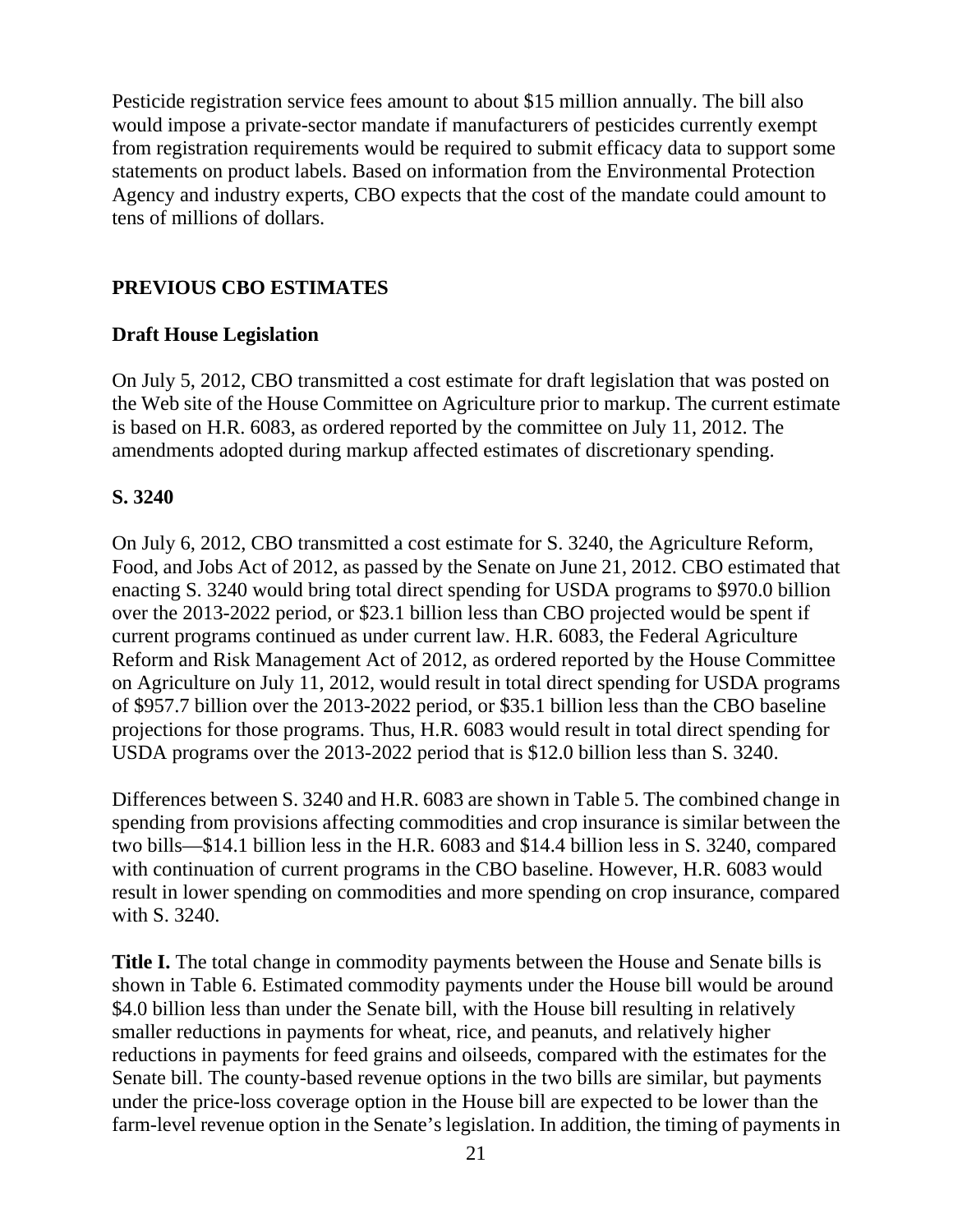the House bill would be delayed until after October 1, so that there would be one less payment in the 2013-2022 period.

**Title IV.** CBO estimated that the nutrition provisions in title IV of S. 3240 would reduce direct spending by \$4.0 billion over the 2013-2022 period, about \$12.1 billion less than the reductions in title IV of H.R. 6083. While S. 3240 included the same change to utility allowances as H.R. 6083, H.R. 6083 contains additional cuts to SNAP, including provisions to restrict categorical eligibility and repeal state performance awards, among other changes.

**Title XI.** Changes in crop insurance provisions in H.R. 6083 are estimated to increase spending by \$9.5 billion over the 2013-2022 period, compared with the estimated increase in spending of \$5.0 billion for the crop-insurance provisions included in S. 3240. The higher estimated spending for the House bill reflects higher participation in the Supplemental Coverage Option, lower savings from commodity program effects on crop-insurance participation, and higher spending for the Stacked Income Protection program for cotton producers.

**Discretionary Costs.** S. 3240 would authorize spending subject to appropriation of \$29.0 billion over the 2013-2022 period, CBO estimates, while the authorization level in H.R. 6083 would total an estimated \$22.1 billion—\$6.9 billion less than in S. 3240.

### **Agriculture Reconciliation Act of 2012**

On April 23, 2012, CBO transmitted a cost estimate for the Agriculture Reconciliation Act of 2012, as approved by the House Committee on Agriculture on April 18, 2012. CBO estimated that enacting that legislation would reduce direct spending in nutrition programs by \$33.7 billion over the 2013-2022 period, \$17.6 billion more than would result if provisions in title IV of H.R. 6083 were enacted. Differences in the estimates reflect differences in the legislation.

The Agriculture Reconciliation Act included a change to SNAP utility allowances that CBO estimates would reduce benefits for more participants than a similar provision in H.R. 6083. The Agriculture Reconciliation Act would require all households to show proof that they pay heating or cooling costs to claim the utility allowance. Under H.R. 6083, SNAP households who receive energy assistance payments below \$10 annually would no longer qualify automatically for a utility allowance and would have to show proof that they pay heating or cooling costs in order to claim the allowance; households who receive more than \$10 annually in energy assistance would still qualify automatically for a utility allowance. The Agriculture Reconciliation Act also contained further cuts to SNAP that are not included in H.R. 6083, including provisions that would accelerate the sunset date of a benefit increase stemming from the American Recovery and Reinvestment Act and reduce funding for employment and training programs and nutrition education, among other changes.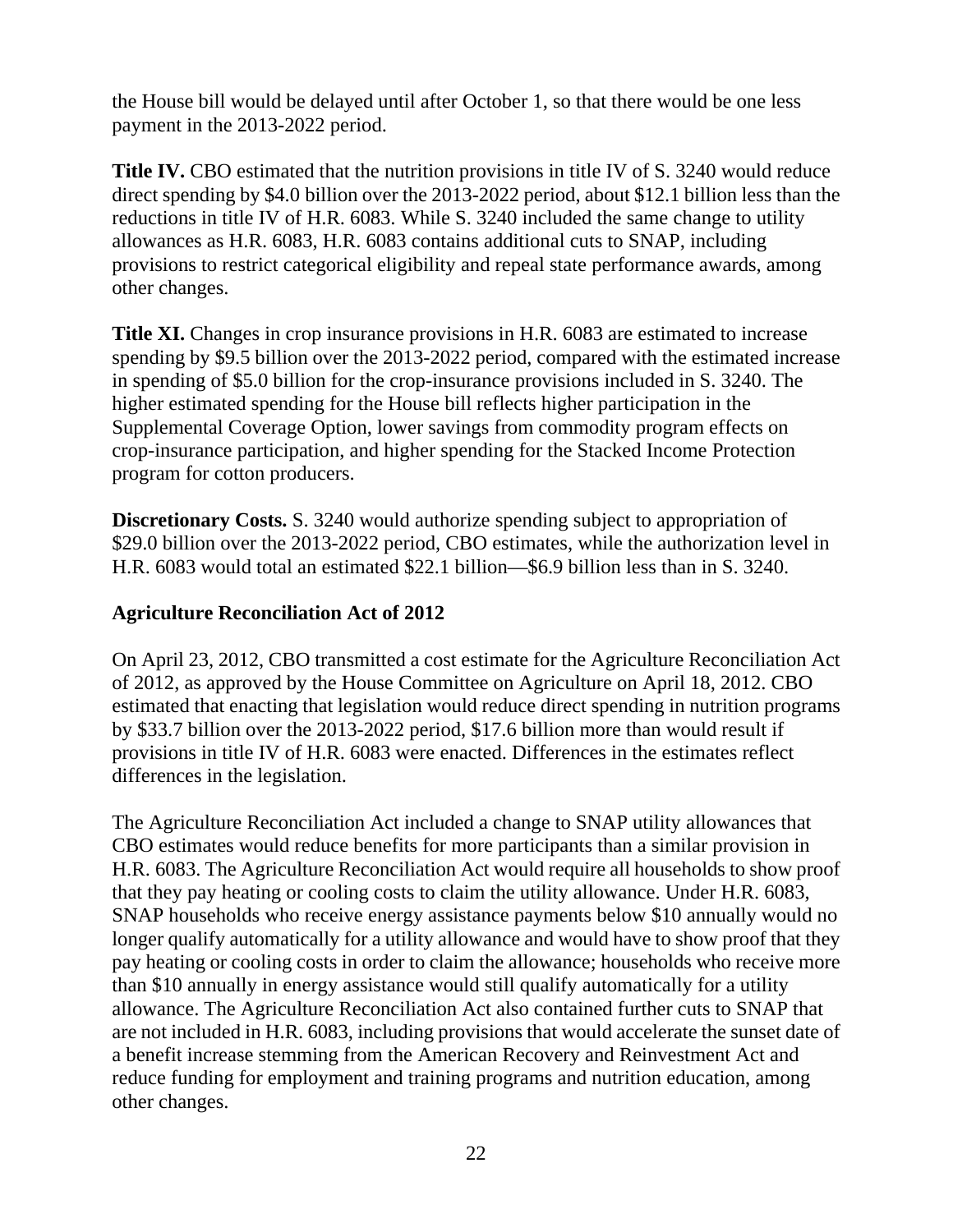#### **TABLE 5. COMPARISON BY TITLE OF THE TOTAL CHANGE IN DIRECT SPENDING FOR H.R. 6083 AS ORDERED REPORTED ON JULY 11, 2012, AND S. 3240 AS PASSED ON JUNE 21, 2012**

|                                              | Totals for Fiscal Years 2013-2022, in Millions of Dollars |               |                         |  |  |  |  |
|----------------------------------------------|-----------------------------------------------------------|---------------|-------------------------|--|--|--|--|
| Description                                  | S. 3240 <sup>a</sup>                                      | H.R. 6083 $b$ | Difference <sup>c</sup> |  |  |  |  |
| Title $I$ – Commodities                      |                                                           |               |                         |  |  |  |  |
| Change in Budget Authority                   | $-19,188$                                                 | $-23,370$     | $-4,182$                |  |  |  |  |
| Change in Outlays                            | $-19,428$                                                 | $-23,584$     | $-4,156$                |  |  |  |  |
| Title II - Conservation                      |                                                           |               |                         |  |  |  |  |
| Change in Budget Authority                   | $-6,934$                                                  | $-6,446$      | 448                     |  |  |  |  |
| Change in Outlays                            | $-6,376$                                                  | $-6,148$      | 228                     |  |  |  |  |
| Title IV - Nutrition                         |                                                           |               |                         |  |  |  |  |
| Change in Budget Authority                   | $-3,940$                                                  | $-16,085$     | $-12,135$               |  |  |  |  |
| Change in Outlays                            | $-4,000$                                                  | $-16,075$     | $-12,075$               |  |  |  |  |
| Title VII - Research, Extension, and Related |                                                           |               |                         |  |  |  |  |
| Matters                                      |                                                           |               |                         |  |  |  |  |
| Change in Budget Authority                   | 715                                                       | 580           | $-135$                  |  |  |  |  |
| Change in Outlays                            | 681                                                       | 546           | $-135$                  |  |  |  |  |
| Title $IX$ – Energy                          |                                                           |               |                         |  |  |  |  |
| Change in Budget Authority                   | 801                                                       | $\theta$      | $-801$                  |  |  |  |  |
| Change in Outlays                            | 780                                                       | $\theta$      | $-780$                  |  |  |  |  |
| Title XI - Crop Insurance                    |                                                           |               |                         |  |  |  |  |
| Change in Budget Authority                   | 5,901                                                     | 10,999        | 5,098                   |  |  |  |  |
| Change in Outlays                            | 5,036                                                     | 9,523         | 4,487                   |  |  |  |  |
| XII - Miscellaneous                          |                                                           |               |                         |  |  |  |  |
| Change in Budget Authority                   | $-374$                                                    | 50            | 424                     |  |  |  |  |
| Change in Outlays                            | $-319$                                                    | 50            | 369                     |  |  |  |  |
| Other Titles <sup>d</sup>                    |                                                           |               |                         |  |  |  |  |
| Change in Budget Authority                   | 514                                                       | 538           | 24                      |  |  |  |  |
| Change in Outlays                            | 482                                                       | 542           | 59                      |  |  |  |  |
| <b>Total Changes</b>                         |                                                           |               |                         |  |  |  |  |
| Change in Budget Authority                   | $-22,504$                                                 | $-33,751$     | $-11,247$               |  |  |  |  |
| Change in Outlays                            | $-23,143$                                                 | $-35,143$     | $-12,000$               |  |  |  |  |
|                                              |                                                           |               |                         |  |  |  |  |

a. Agriculture Reform, Food, and Jobs Act of 2012, as passed by the Senate on June 21, 2012.

b. Federal Agriculture Reform and Risk management Act of 2012, as ordered reported by the House Committee on Agriculture on July 11, 2012.

c. Difference = House estimate *less* Senate estimate.

d. Other titles (with differences) include: Title III – Trade (0); Title V – Credit (0); Title VI – Rural Development (-10); Title VIII – Forestry  $(-5)$ ; and Title X – Horticulture  $(77)$ .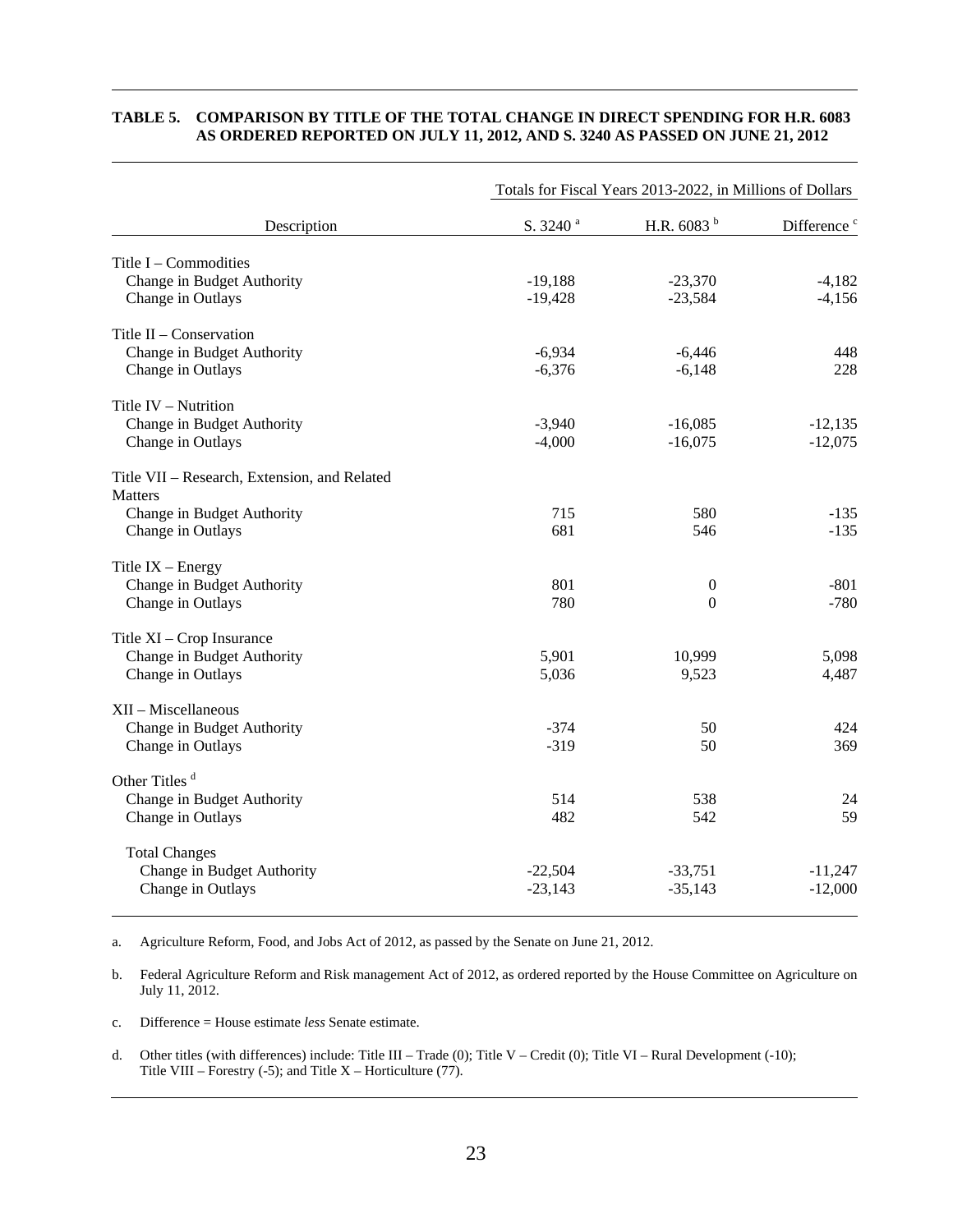|                            | Totals for Fiscal Years 2013-2022, in Millions of Dollars |                        |                         |  |  |  |  |
|----------------------------|-----------------------------------------------------------|------------------------|-------------------------|--|--|--|--|
| Crop                       | S. 3240 <sup>a</sup>                                      | H.R. 6083 <sup>b</sup> | Difference <sup>c</sup> |  |  |  |  |
| Corn                       | $-5,969$                                                  | $-11,031$              | $-5,062$                |  |  |  |  |
| Sorghum                    | $-525$                                                    | $-1,021$               | $-496$                  |  |  |  |  |
| <b>Barley</b>              | $-625$                                                    | $-138$                 | 487                     |  |  |  |  |
| Oats                       | $-13$                                                     | 84                     | 97                      |  |  |  |  |
| <b>Total Feed Grains</b>   | $-7,132$                                                  | $-12, 105$             | $-4,973$                |  |  |  |  |
| Soybeans                   | 1,272                                                     | $-1,509$               | $-2,781$                |  |  |  |  |
| Wheat                      | $-6,673$                                                  | $-5,448$               | 1,225                   |  |  |  |  |
| Upland Cotton <sup>d</sup> | $-6,077$                                                  | $-6,077$               | $\boldsymbol{0}$        |  |  |  |  |
| Rice                       | $-2,842$                                                  | $-1,075$               | 1,767                   |  |  |  |  |
| Peanuts                    | $-314$                                                    | 187                    | 501                     |  |  |  |  |
| Other Oilseeds             | 44                                                        | 243                    | 199                     |  |  |  |  |
| Dairy                      | $-59$                                                     | $-38$                  | 21                      |  |  |  |  |
| Dry Peas                   | 17                                                        | 101                    | $\bf 84$                |  |  |  |  |
| Lentils                    | 28                                                        | 15                     | $-13$                   |  |  |  |  |
| <b>Total Changes</b>       | $-21,677$                                                 | $-25,707$              | $-4,030$                |  |  |  |  |

#### **TABLE 6. COMPARISON BY CROP OF THE TOTAL CHANGE IN COMMODITY PAYMENTS BETWEEN H.R. 6083 AS ORDERED REPORTED ON JULY 11, 2012, AND S. 3240 AS PASSED ON JUNE 21, 2012**

Note: Change from CBO March 2012 Baseline.

a. Agriculture Reform, Food, and Jobs Act of 2012, as passed by the Senate on June 21, 2012.

b. Federal Agriculture Reform and Risk management Act of 2012, as ordered reported by the House Committee on Agriculture on July 11, 2012.

c. Difference = House minus Senate total changes.

d. Upland cotton does not include any potential benefits under the Stacked Income Protection Program in the Crop Insurance title, which CBO estimates would be \$3.9 billion under H.R. 6083 and \$3.2 billion under S. 3240 over the 2013-2022 period.